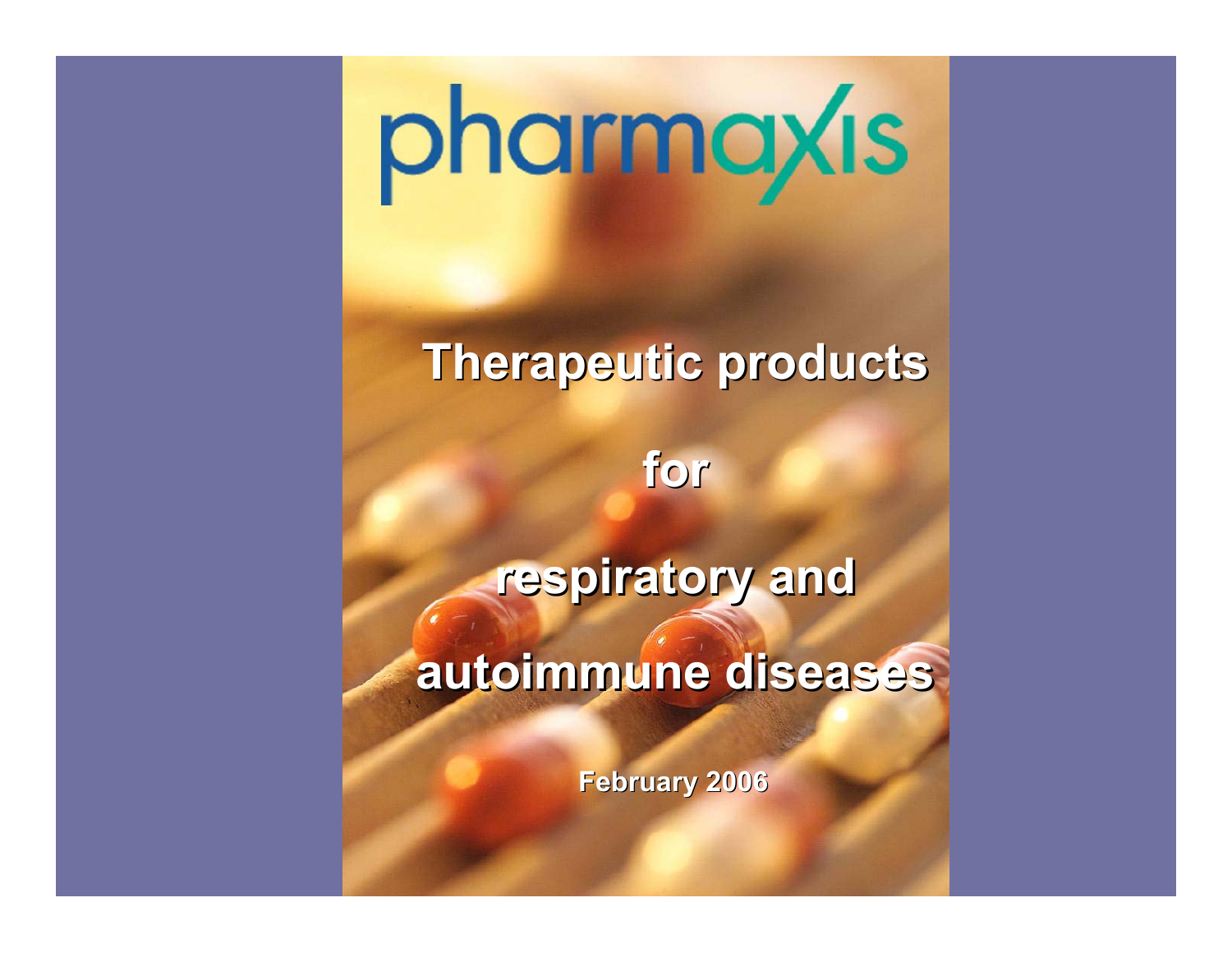

# **Forward Looking Statements**

This presentation contains forward-looking statements within the meaning of the "safe harbor" provisions of the Private Securities Litigation Reform Act of 1995. These statements are based on management's current expectations and beliefs and are subject to a number of factors and uncertainties that could cause actual results to differ materially from those described in the forwardlooking statements. The forward-looking statements contained in this presentation include statements about future financial and operating results, and risks and uncertainties that could affect Pharmaxis' product and products under development. These statements are not guarantees of future performance, involve certain risks, uncertainties and assumptions that are difficult to predict, and are based upon assumptions as to future events that may not prove accurate. Therefore, actual outcomes and results may differ materially from what is expressed herein. In any forward-looking statement in which Pharmaxis expresses an expectation or belief as to future results, such expectation or belief is expressed in good faith and believed to have a reasonable basis, but there can be no assurance that the statement or expectation or belief will result or be achieved or accomplished. The following factors, among others, could cause actual results to differ materially from those described in the forward-looking

statements: risks associated with preclinical, clinical and sales and marketing developments in the biopharmaceutical industry in general and in particular including, without limitation, [the potential failure to meet Aridol revenue goals, ]the potential failure of Bronchitol to prove safe and effective for treatment of COPD and/or Cystic Fibrosis, determinations by regulatory, patent and administrative governmental authorities, competitive factors, technological developments, costs of developing, producing and selling Aridol, Bronchitol and Pharmaxis' other products under development; and other economic, business, competitive, and/or regulatory factors affecting Pharmaxis' business generally, including those set forth in Pharmaxis' filings with the ASIC, including its Annual Report for its most recent fiscal year and its most recent Quarterly Report, especially in the "Factors Affecting Our Operating Results" and "Management's Discussion and Analysis of Financial Condition and Results of Operations" sections, and its Current Reports. Pharmaxis is under no obligation to (and expressly disclaims any such obligation to) update or alter its forward-looking statements whether as a result of new information, future events, or otherwise.

This investor presentation is not an offer of securities for sale in the United States or any state thereof. A registration statement relating to the ordinary shares comprising the ADSs has been filed with the US Securities and Exchange Commission but has not yet become effective. The ADSs may not be sold in the United States except pursuant to an exemption from, or in a transaction not subject to, the registration requirements of the Securities Act and applicable state securities laws, and any public offering of securities to be made in the United States will be by means of a prospectus that will contain detailed information about the company and management, as well as financial statements. A registration statement relating to these securities has been filed with the Securities and Exchange Commission, but has not yet become effective.

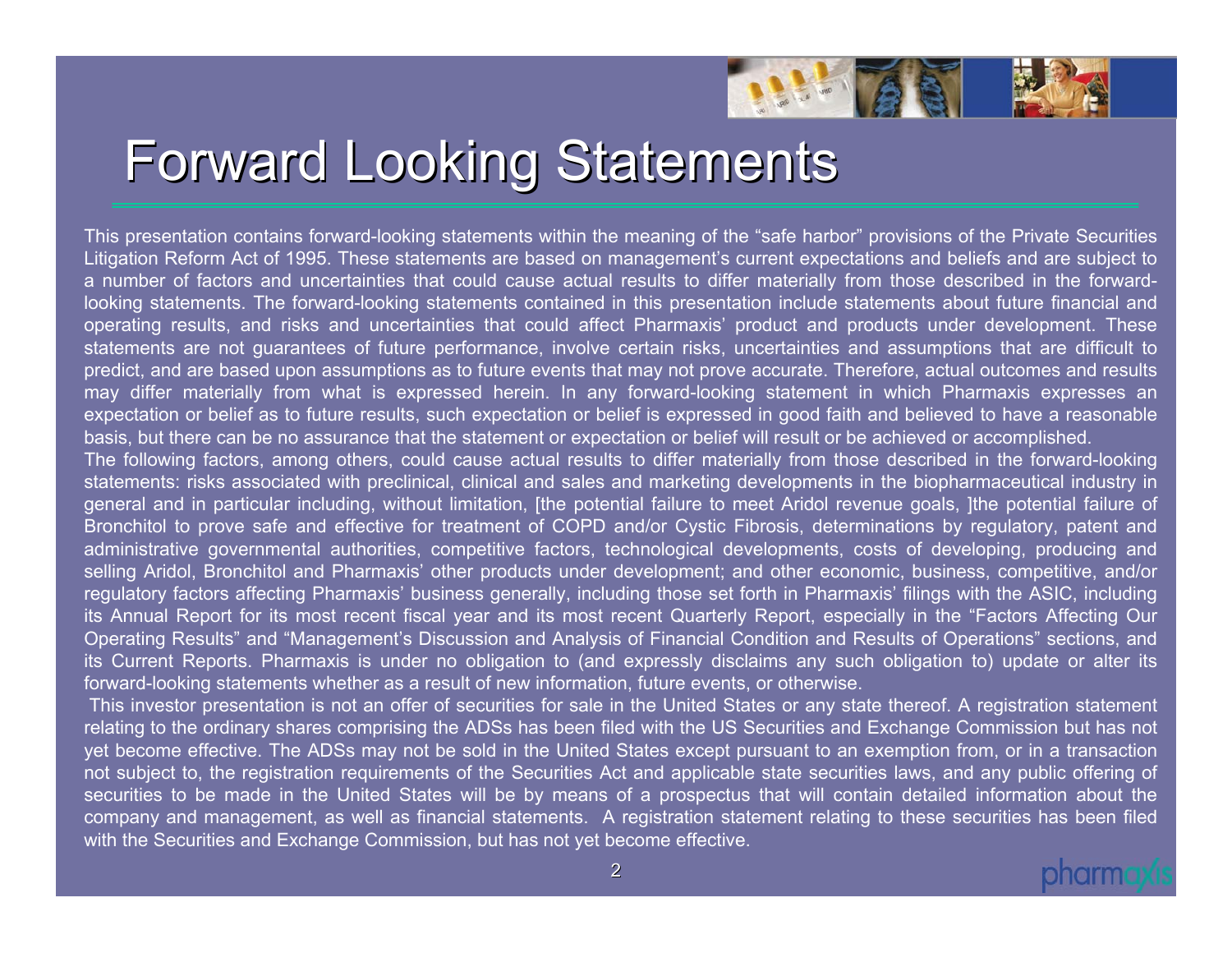# Highlights



#### **Bronchitol Bronchitol**



**Aridol**



**Autoimmune Autoimmune disease disease**



**Aridol**

- $\blacksquare$ Completed Phase III Aridol trial in asthma (AU and EU)
- $\blacksquare$ Awaiting ADEC opinion on marketing application (Australia)
- $\blacksquare$ Marketing application filed in the EU (April 2005) Marketing application filed in the EU (April 2005)
- $\blacksquare$ US Phase III studies in progress
- **Bronchitol Bronchitol**
	- $\blacksquare$ Entering Phase III studies in Europe and USA
	- $\blacksquare$ Entering Phase III studies in Europe Entering Phase III studies in Europe
	- $\blacksquare$ Orphan Drug designation for CF, bronchiectasis (U.S.)

**notin** 

- $\blacksquare$ Orphan Drug designation for CF (Europe)
- **Autoimmune Disease Autoimmune Disease** $\bullet$ 
	- $\blacksquare$  PXS64 oral therapy for multiple sclerosis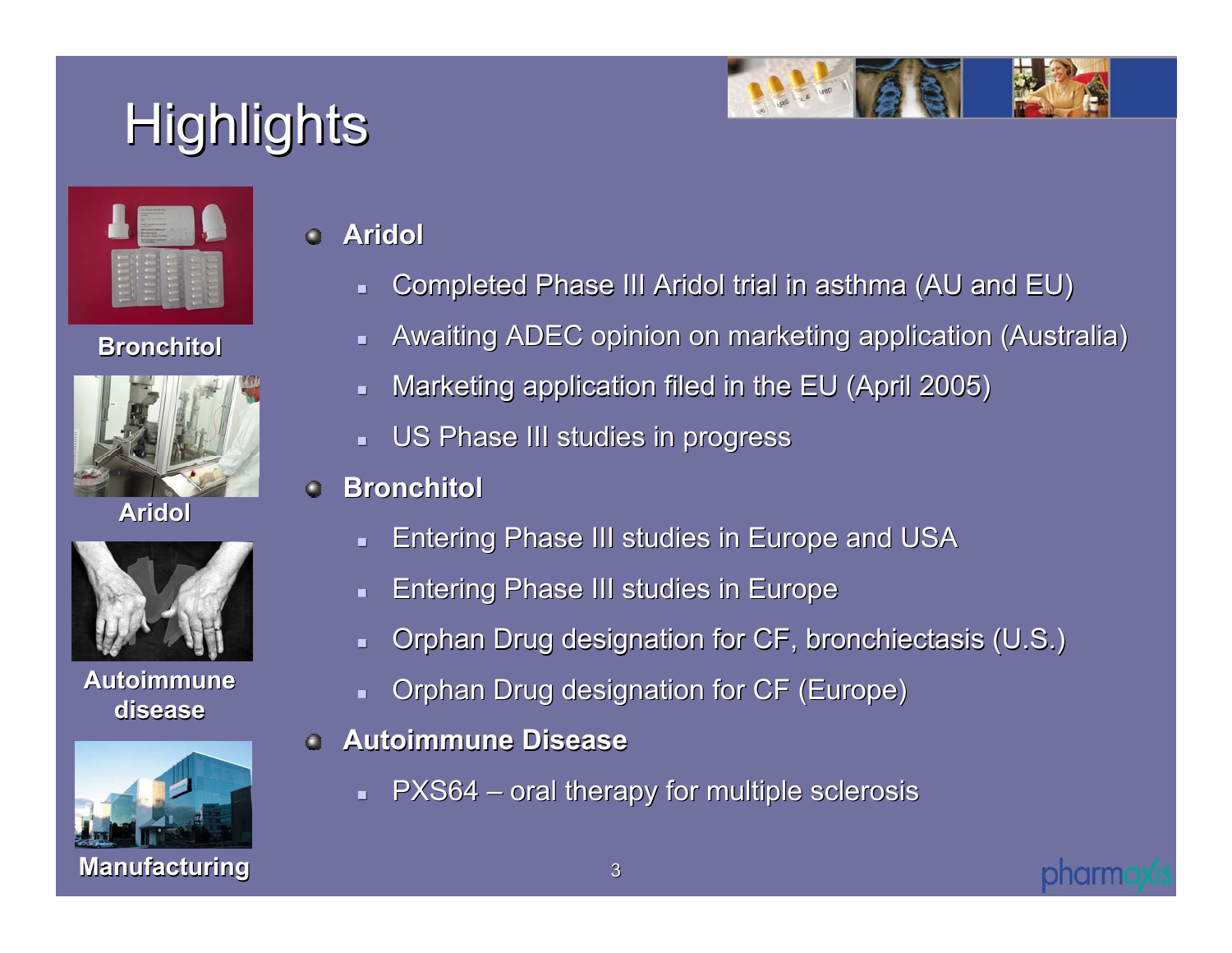# Pipeline



#### Pulmonary and Autoimmune Focus

Aridol – asthma Aridol - COPD Bronchitol - bronchiectasis Bronchitol – cystic fibrosis Bronchitol - chronic bronchitis **Autoimmune diseases Autoimmune diseases** PXS25/64 - multiple sclerosis PXS2076 – rheumatoid arthritis



#### pharm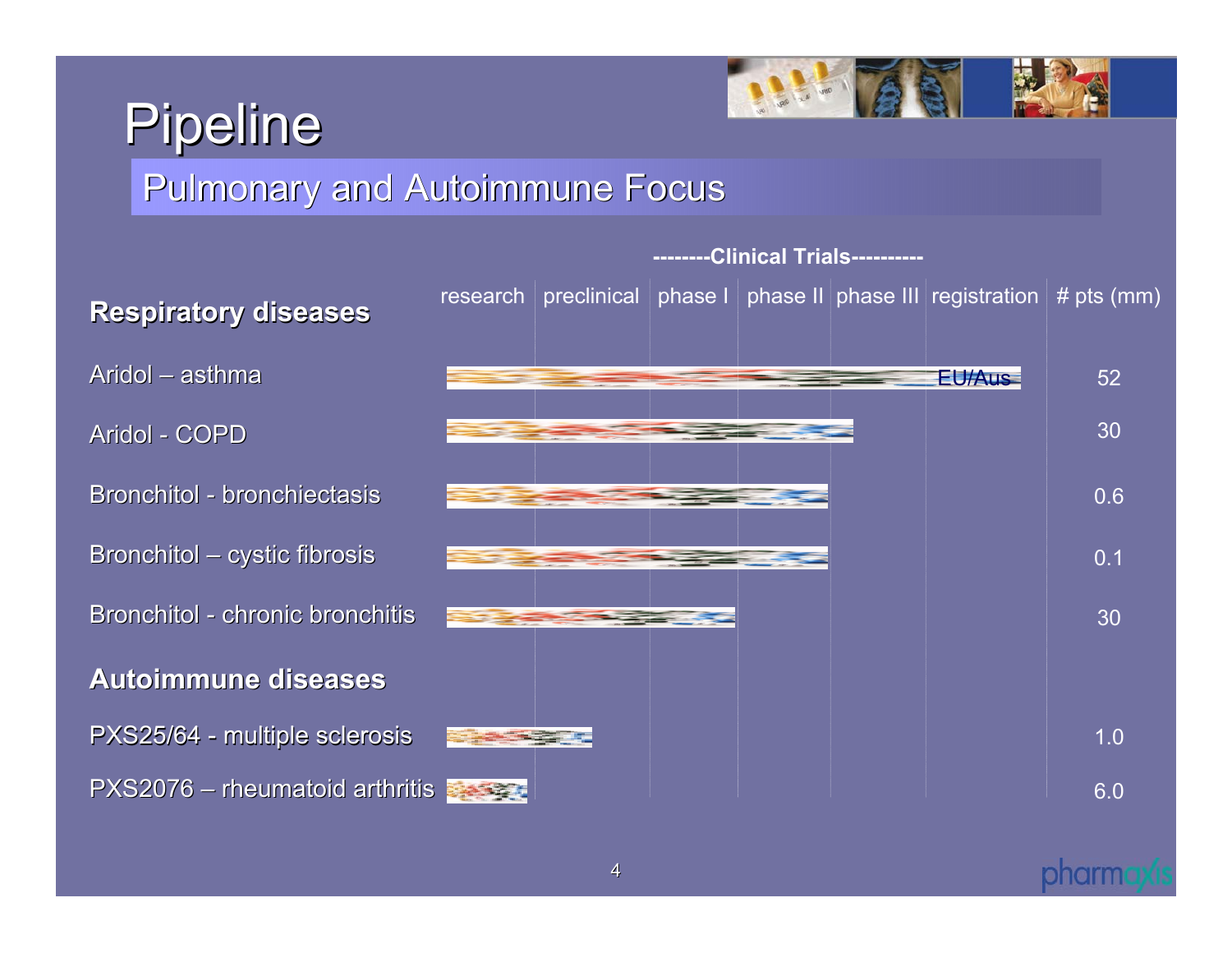# Management



**CEO**



**Alan Robertson PhD Alan Robertson PhD***Wellcome Wellcome (GSK); Faulding; (GSK); Faulding; Amrad; Inventor of ; Inventor of Zomig*



**David McGarvey CA David McGarvey CA CFO** *CFO, Memtec (NYSE); CFO, US Filter Filtration Group CFO, Memtec (NYSE); CFO, US Filter Filtration Group*



**Brett Charlton, PhD, MBBS Brett Charlton, PhD, MBBS CMO** *Stanford; ANU Stanford; ANU*



**Gary Phillips, MBA Gary Phillips, MBA Commercial Commercial** *CEO, Novartis Australia CEO, Novartis Australia*



**John Crapper, MBA John Crapper, MBA COO** *Managing Director, Managing Director, Memcor; Syntex (Roche) (Roche)*



**William Cowden, PhD William Cowden, PhD CSO** ANU; Co-inventor of TNF mAb's



**Ian McDonald, PhD Ian McDonald, PhD CTO** *VP Discovery, SIBIA (Merck); VP Discovery, SGX VP Discovery, SIBIA (Merck); VP Discovery, SGX*

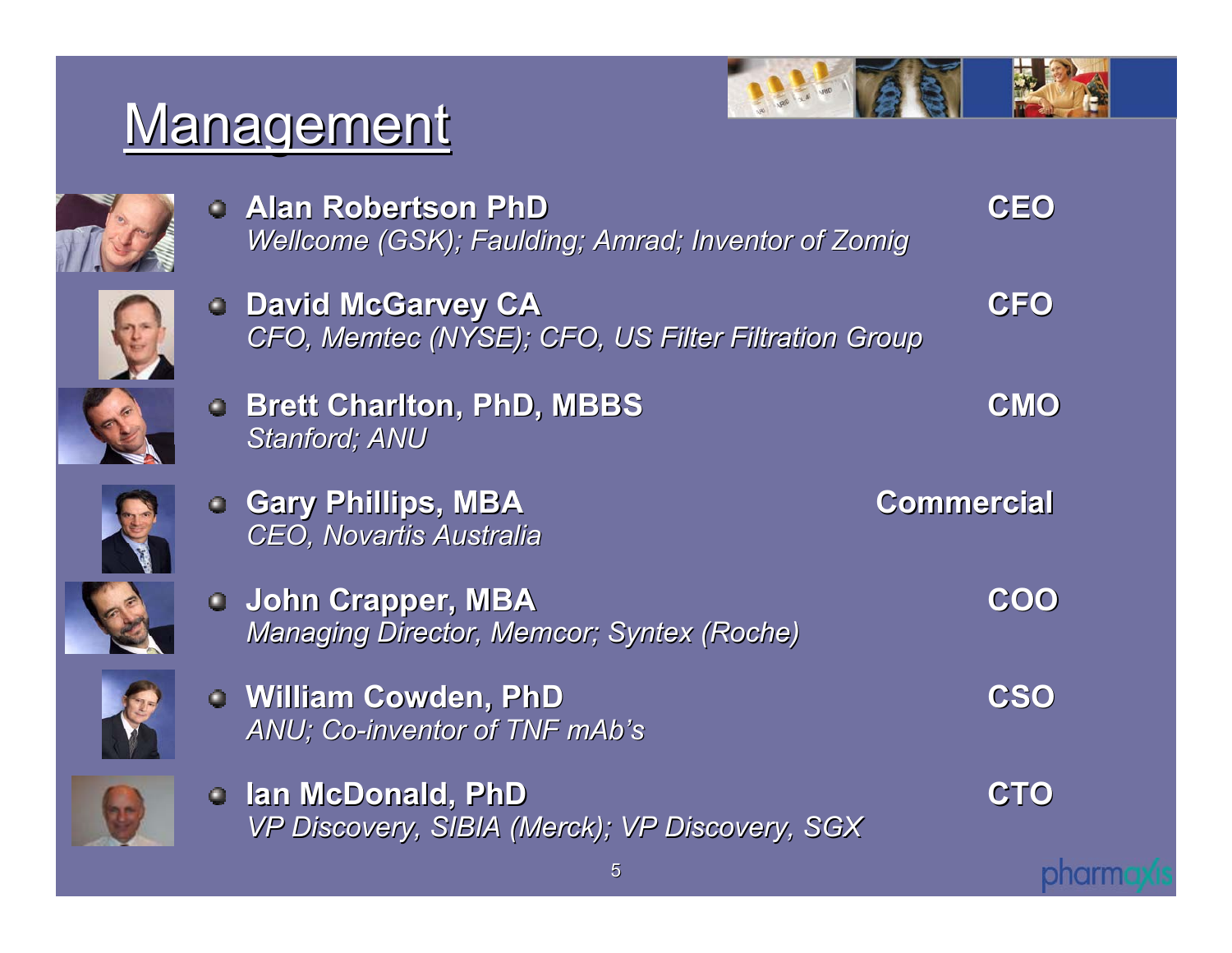

#### cystic fibrosis



#### **Background**

- $\blacksquare$ Genetic disorder affecting 30,000 in U.S.
- $\blacksquare$ Poorly hydrated, tenacious, thick mucus
- $\blacksquare$ Current life expectancy is 31 years





- Current treatments: rhDNase and tobramycin
	- $\blacksquare$ Delivered by nebulizer (preparation, sterilization)
	- $\blacksquare$ - rhDNase (pulmozyme): US\$265mm @ ~30% penetration
	- $\blacksquare$ Tobramycin: US\$233mm

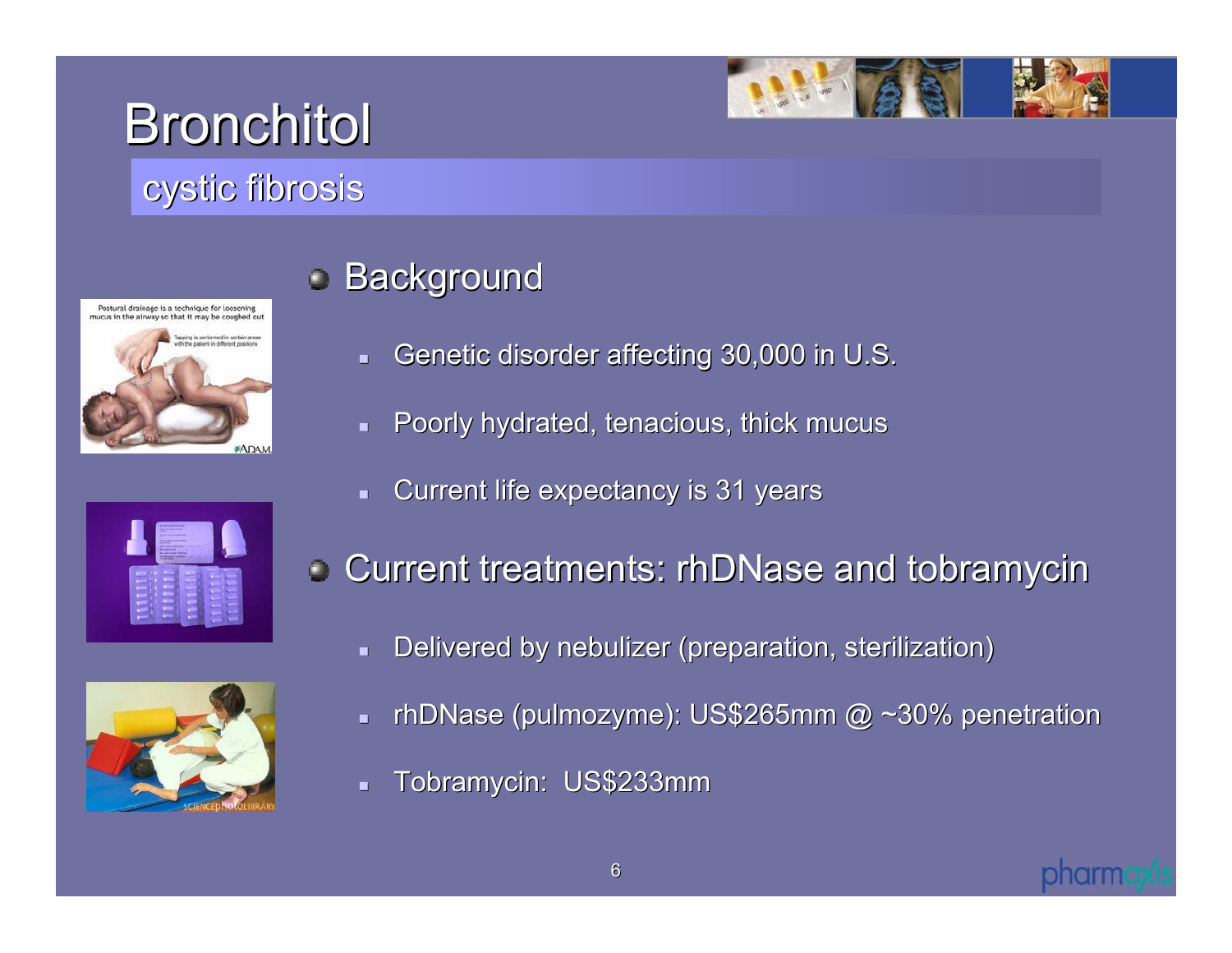

# How Bronchitol works……

#### osmotic clearance of abnormal mucus osmotic clearance of abnormal mucus



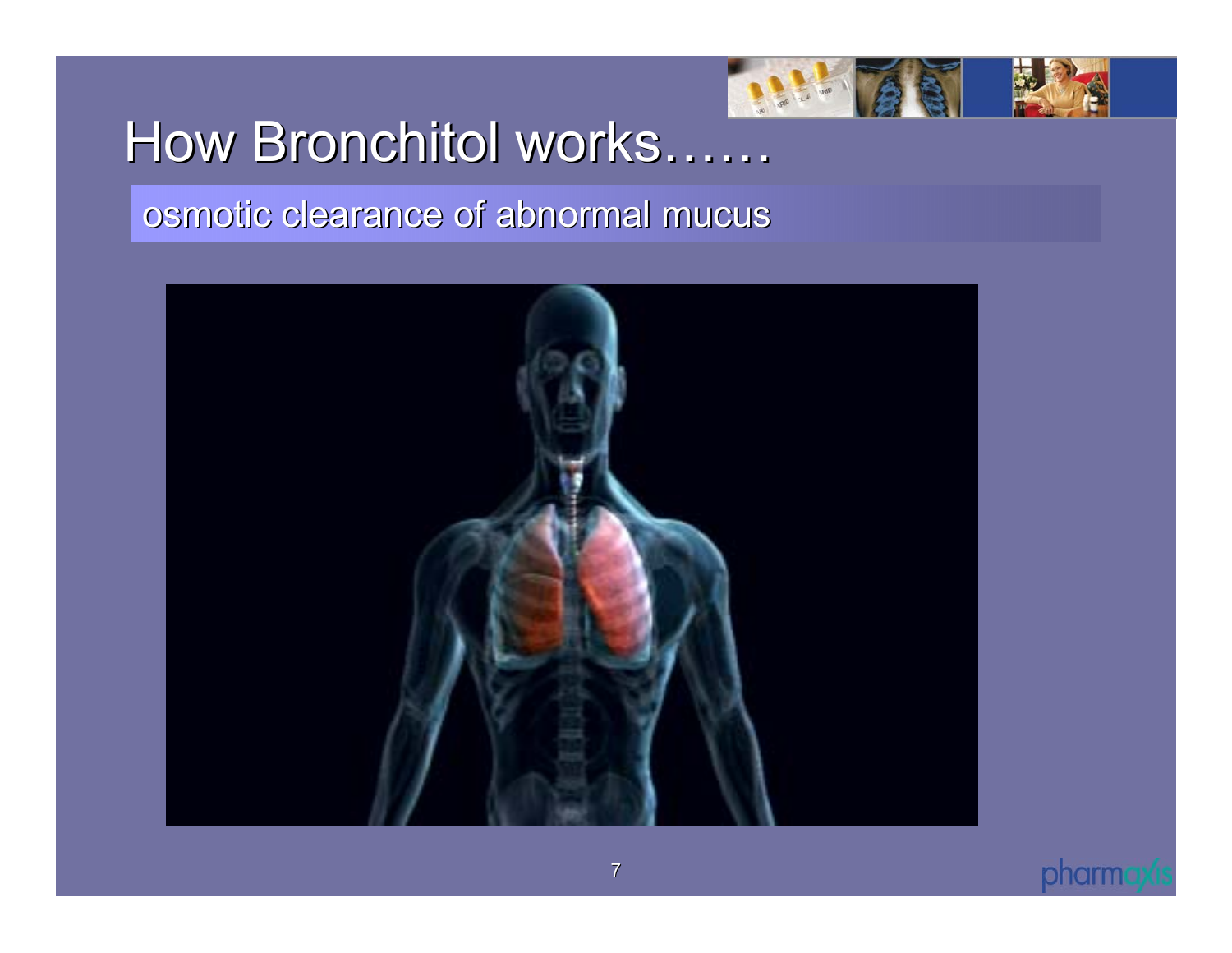# **Bronchitol** Phase II CF trial





- **Crossover, 8 site study in 39 CF patients**
- **Randomised two week treatment periods**
- Double-blind, placebo controlled blind, placebo controlled



- **Primary Endpoint:** 
	- $\blacksquare$  Change in FEV $_1$
- **Secondary Endpoints:** 
	- ┓ Effect on other lung function measures
	- ┙ Effect on symptoms/signs Effect on symptoms/signs
	- ┙ Effect on QoL
	- Safety (including microbiology)



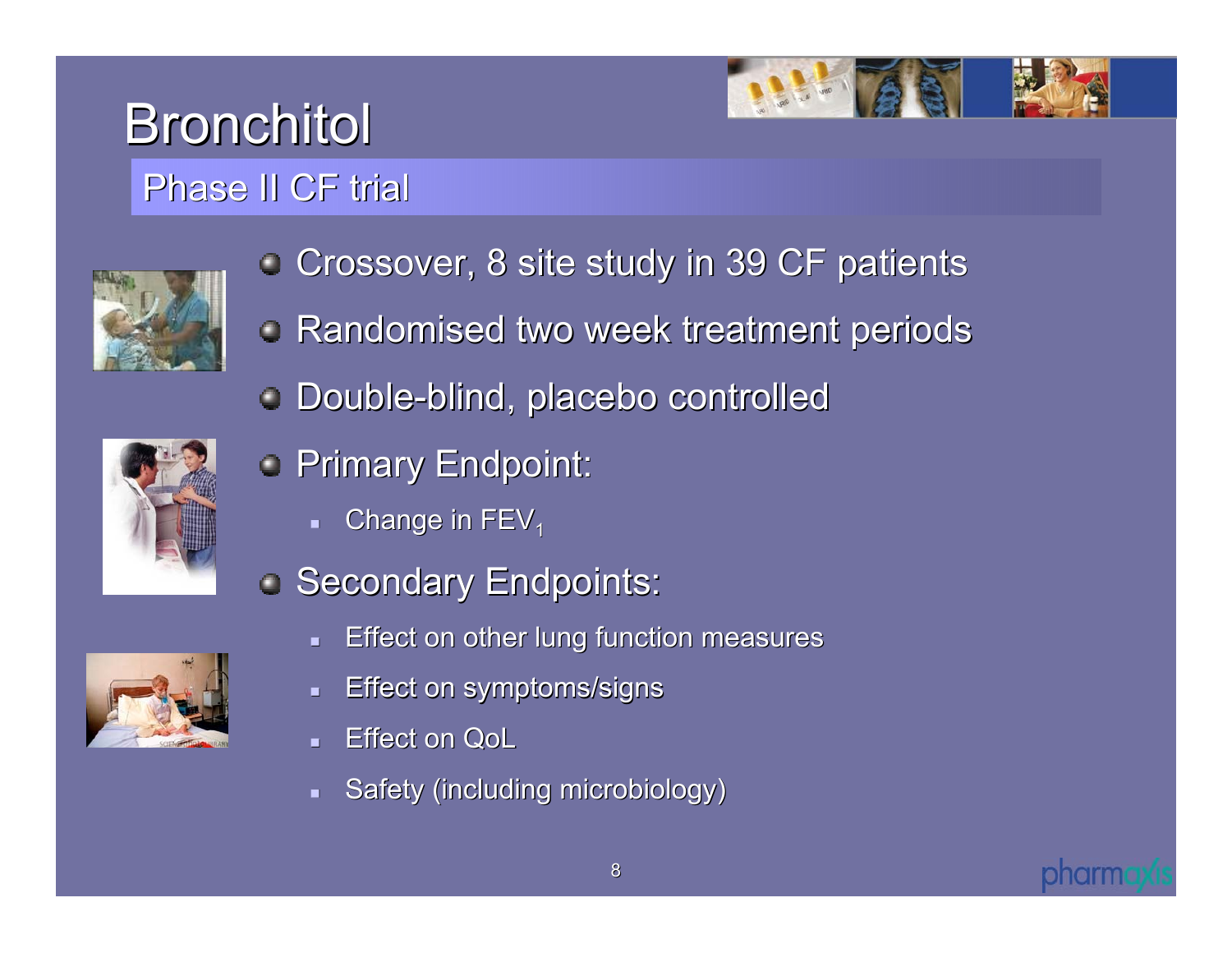

#### CF Phase II Results: FEV $_{\rm 1}$  Change



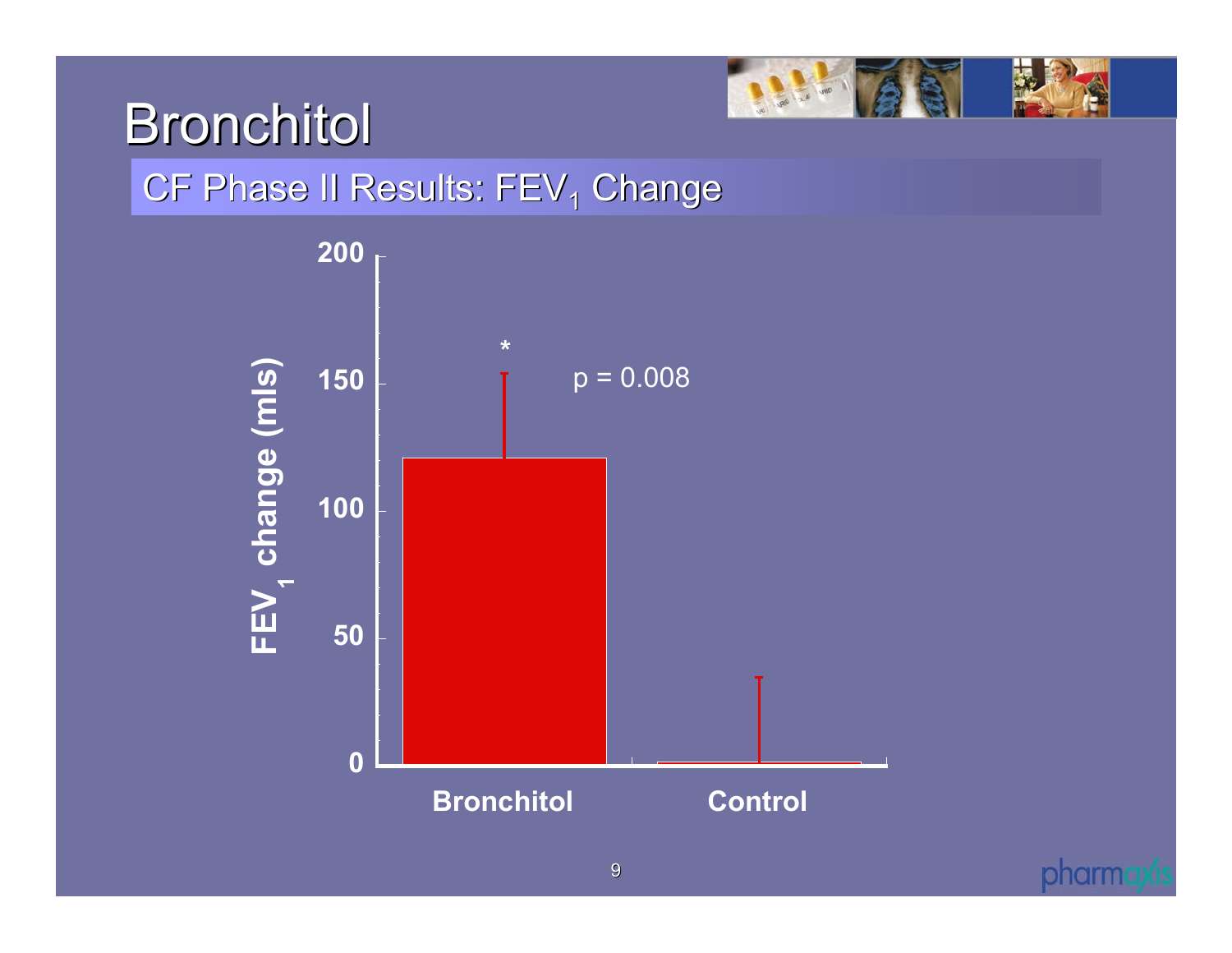

### CF Phase II Results: FEV $_{\rm 25\text{-}75}$  Change



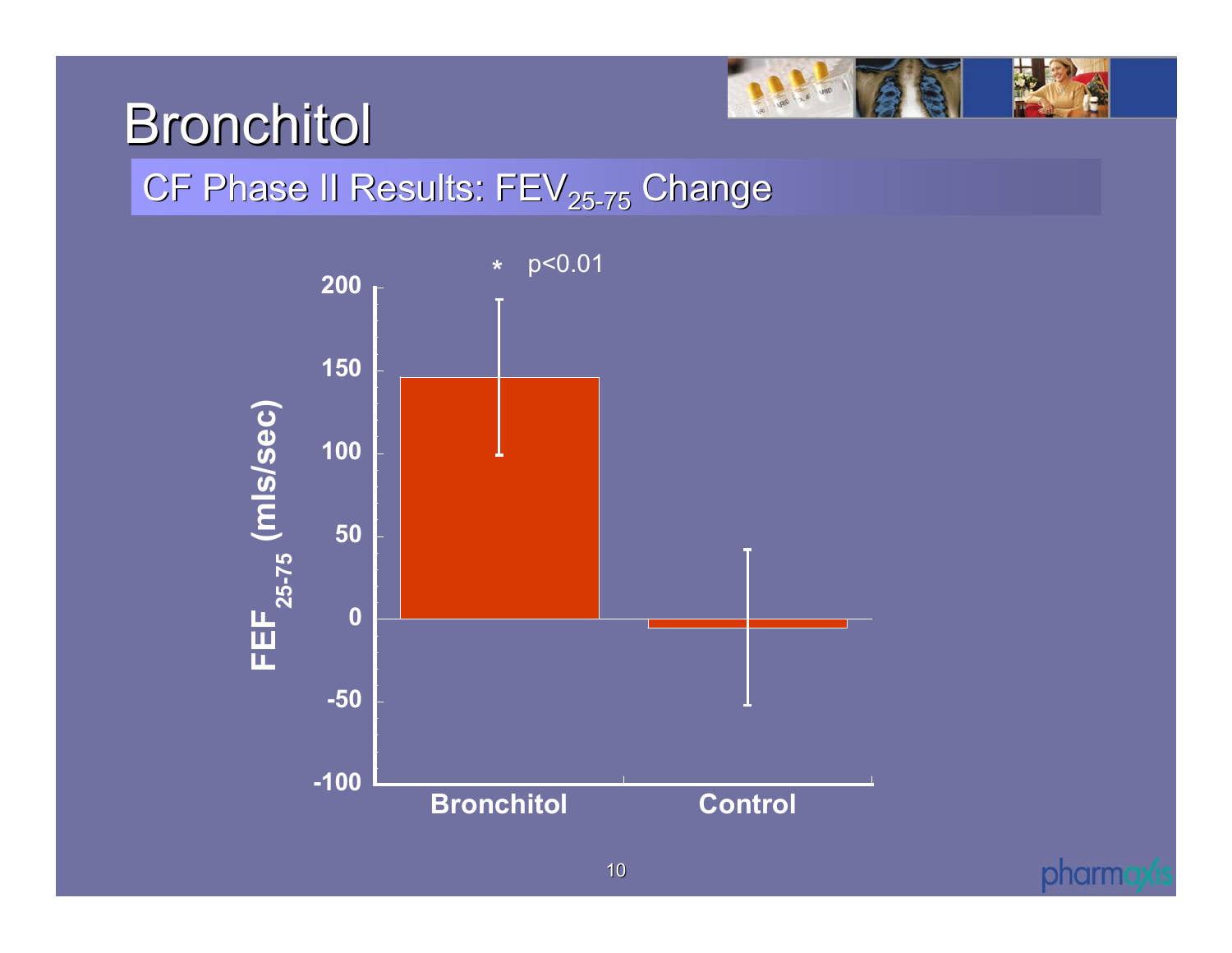



#### CF Phase II Results: Change in Lung Function

|                                         | Bronchitol*    | Control*      | p value |
|-----------------------------------------|----------------|---------------|---------|
| Change in FEV <sub>1</sub>              | $7 \pm 2\%$    | $0 \pm 2\%$   | 0.008   |
| Change in $\mathsf{FEF}_{25\text{-}75}$ | $15.5 \pm 5\%$ | $0.6 \pm 5\%$ | < 0.01  |

\*includes patients being treated with pulmozyme

**(FEF<sub>25-75</sub> or MMEF is a measure of small airway function)** 

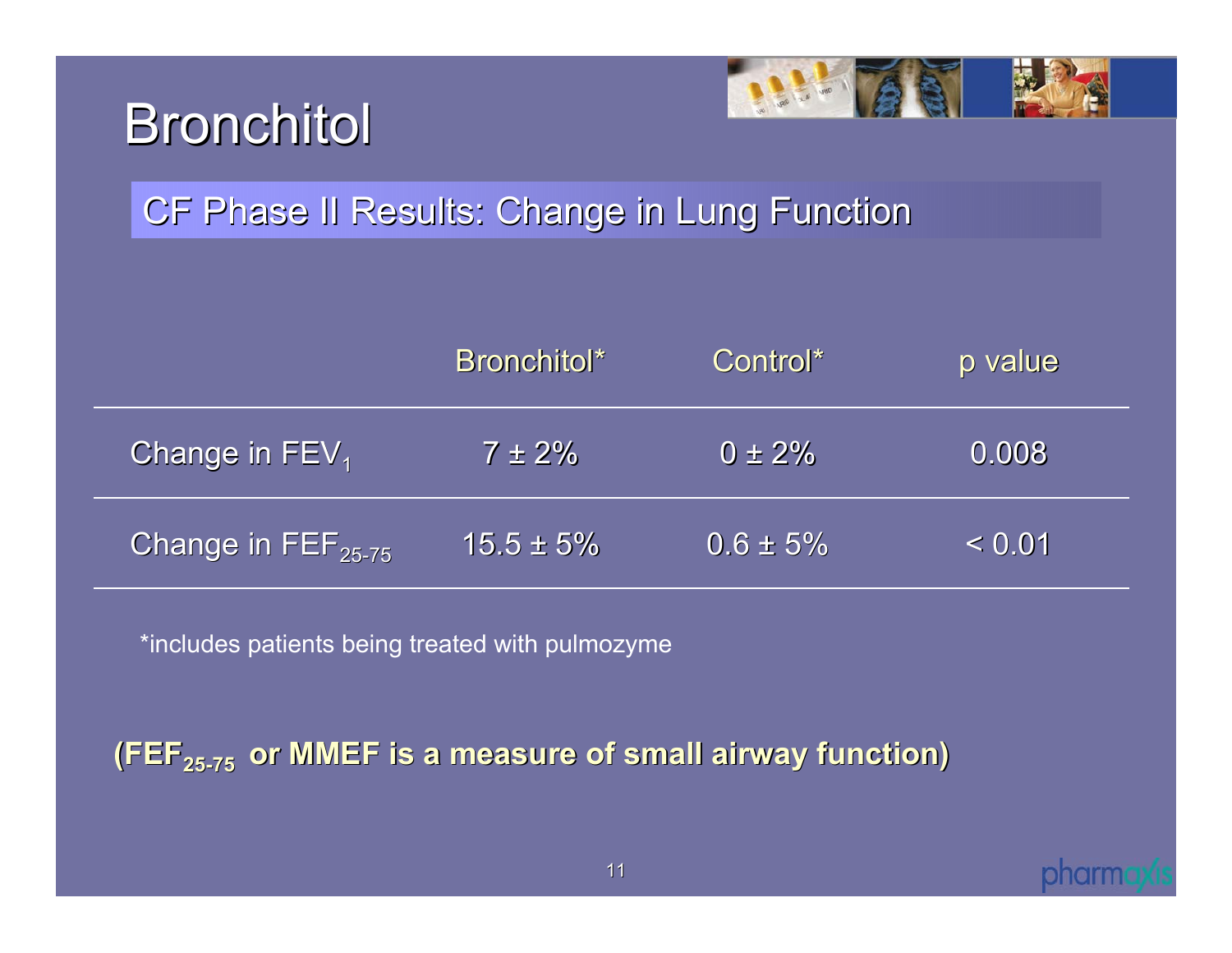

### cystic fibrosis registration strategy cystic fibrosis registration strategy







- Phase III trial (EU & Aus):  $\bullet$ 
	- ▉ Commence mid-2006
	- $\blacksquare$ Primary endpoint: Same as Phase II ( $FEV<sub>1</sub>$ )
	- $\blacksquare$ Placebo-controlled, 6 month dosing, finalising design with EMEA
- Phase III trial (US) to commence 2006 0
	- $\blacksquare$ Similar size, design to EU/Aus trial
	- FDA meeting mid-February
	- ▉ Commence mid-2006?

Orphan drug designation – EU and USA  $\bullet$ 

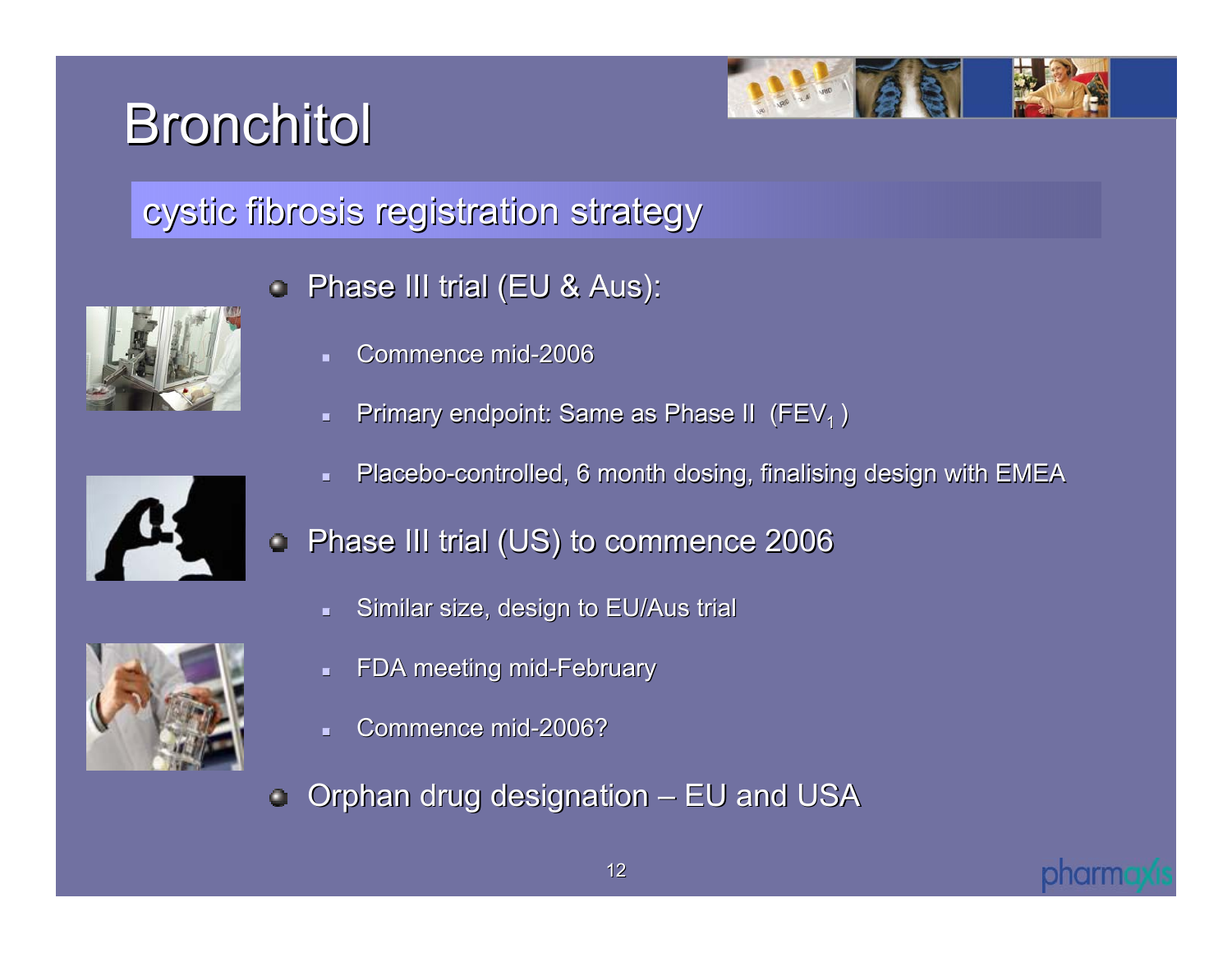

#### bronchiectasis





#### **Background**

- $\blacksquare$ Abnormal, irreversible dilation of the lower airways
- $\blacksquare$ Daily mucus production, constant coughing, breathlessness: major quality of life impact
- $\blacksquare$ Normal lung clearance impaired
- $\blacksquare$ 100,000 affected in the U.S.



- Current treatments: bronchodilators, antibiotics Current treatments: bronchodilators, antibiotics
	- $\blacksquare$ No drugs effective to clear mucus

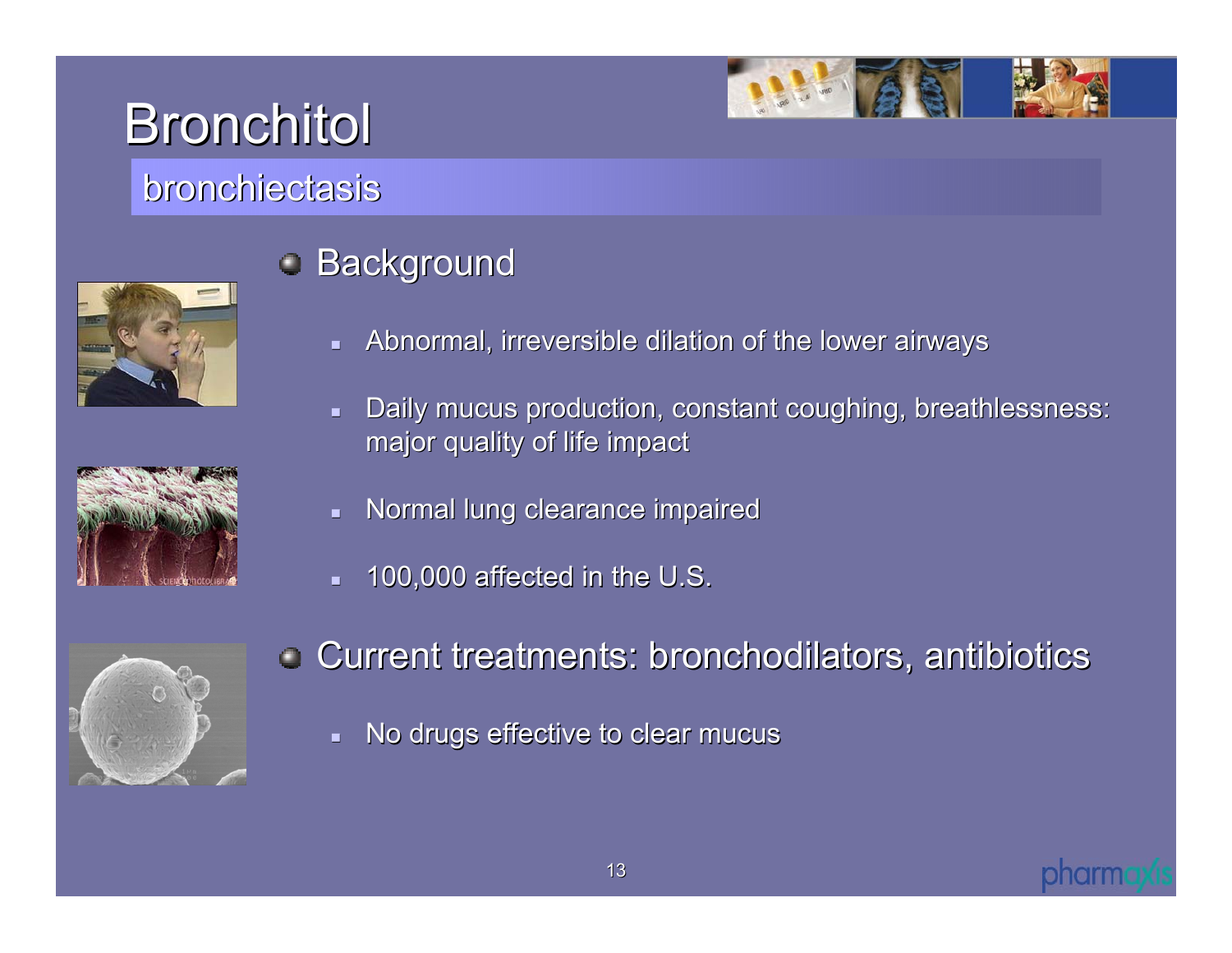

#### bronchiectasis

#### Phase II Trial results

- $\blacksquare$ 60 patient, double-blind, crossover, placebo-controlled
- $\blacksquare$ All patients – 4.5 unit improvement in QOL impact score
- $\blacksquare$ Patients with unclear chests – 6.9 unit improvement in QOL impact score
- $\blacksquare$ Well tolerated, no adverse events

### Phase III Trials

- $\blacksquare$ To commence 1Q06 in Australia, EU
- $\blacksquare$ Initiate US pivotal trial mid-2006

**Supplied on compassionate-use basis in Australia** 

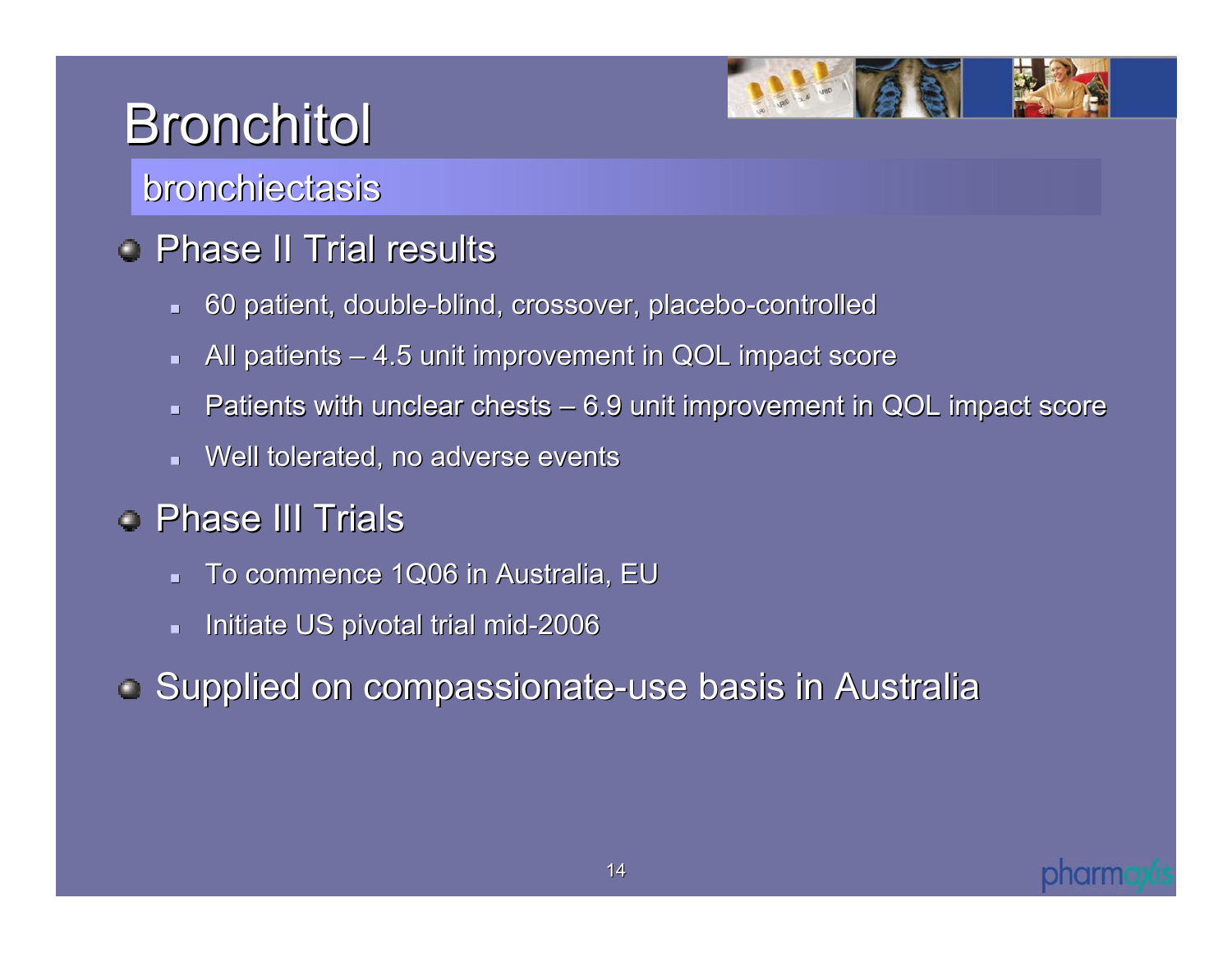

# Bronchitol in the clinic…….

Chronic bronchitis – without bronchitol



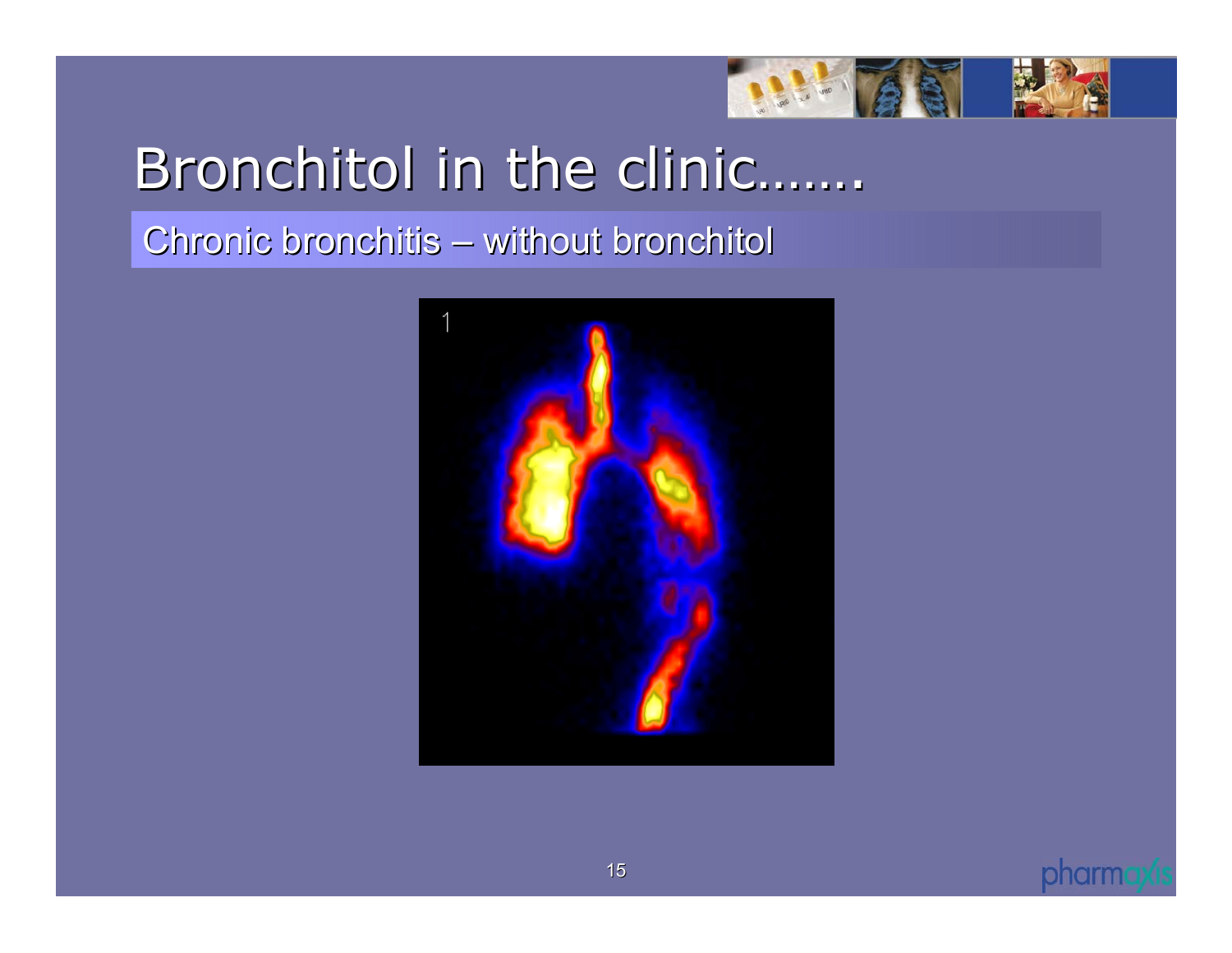

# Bronchitol in the clinic…….

Chronic bronchitis – with 400 mg bronchitol



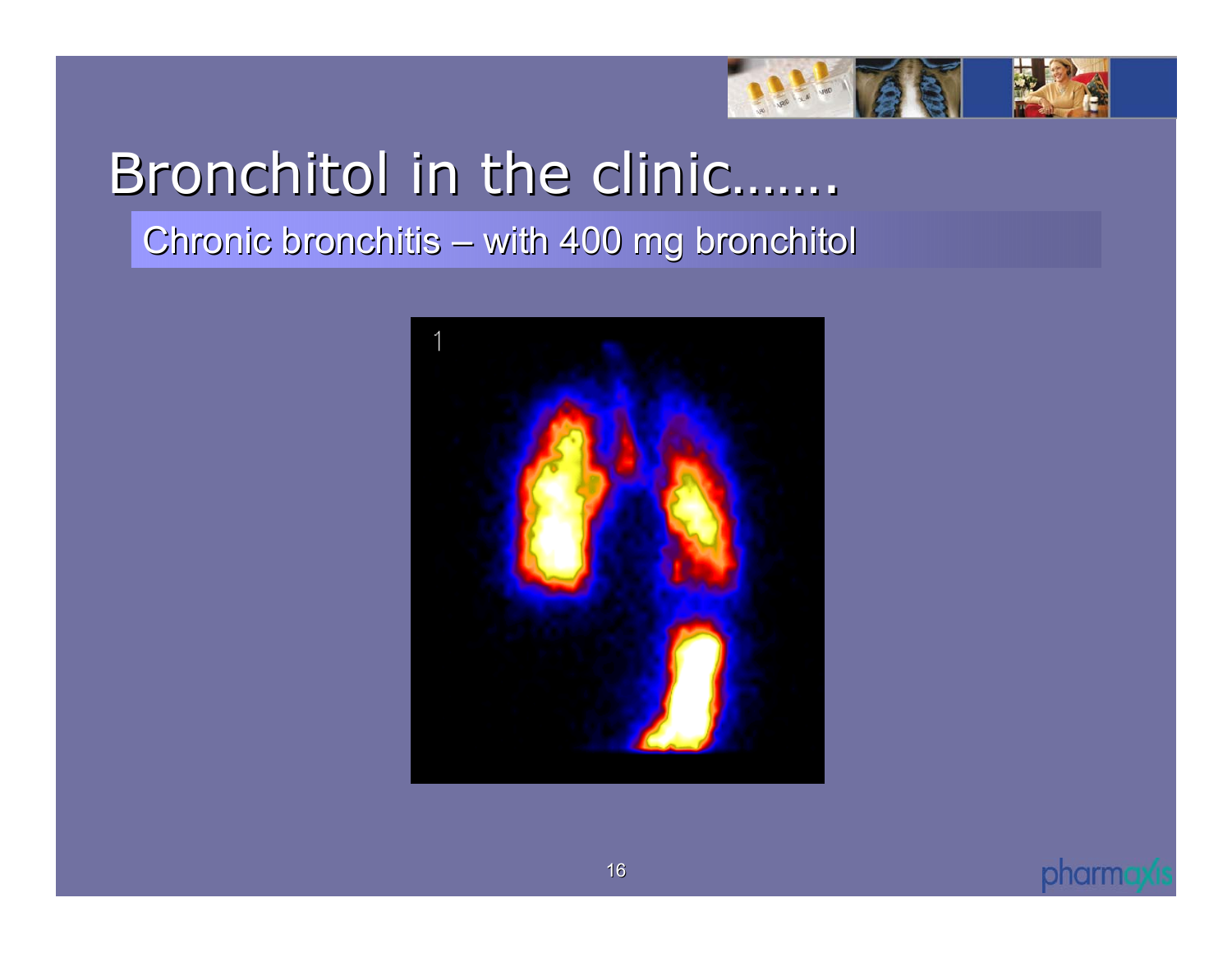

# **Aridol**TM



*A rapid and simple test for airways inflammation that facilitate A rapid and simple test for airways inflammation that facilitates diagnosis and management of diagnosis and management of asthma and COPD patients. asthma and COPD patients.*

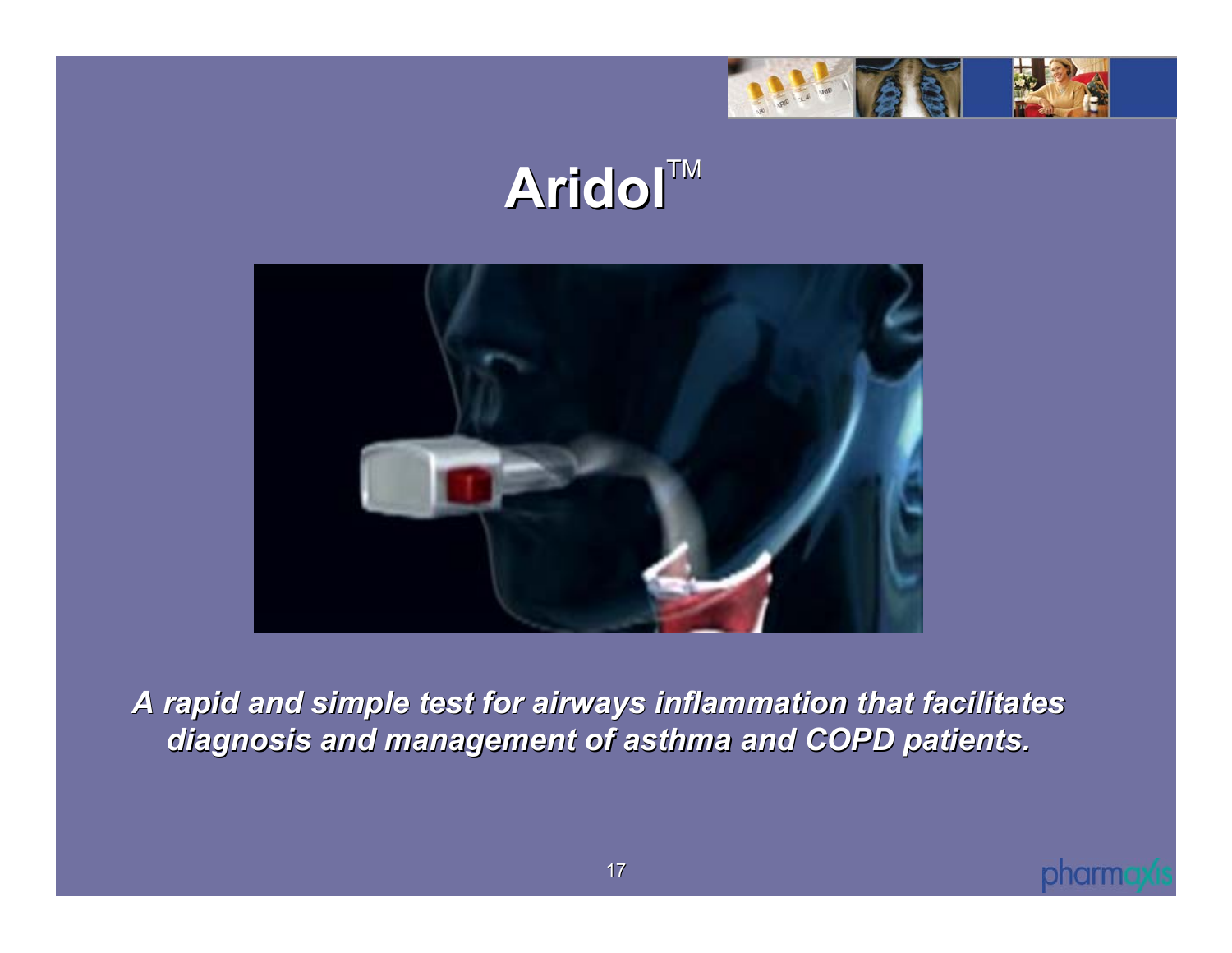

### Asthma and COPD Opportunity

### Asthma

- $\,$   $\,$  51mm patients in 7 major markets
- $\blacksquare$ No simple test
- $\blacksquare$  $\sim$ 34% of people diagnosed with asthma do not have the disease
- $\blacksquare$ Ongoing patient management difficult

#### COPD

- $\blacksquare$ 30 million people affected in 7 major pharmaceutical markets 30 million people affected in 7 major pharmaceutical markets
- $\blacksquare$ Cost to US healthcare - US\$30 billion pa
- $\blacksquare$ 20-25% respond to inhaled steroids but no test to identify them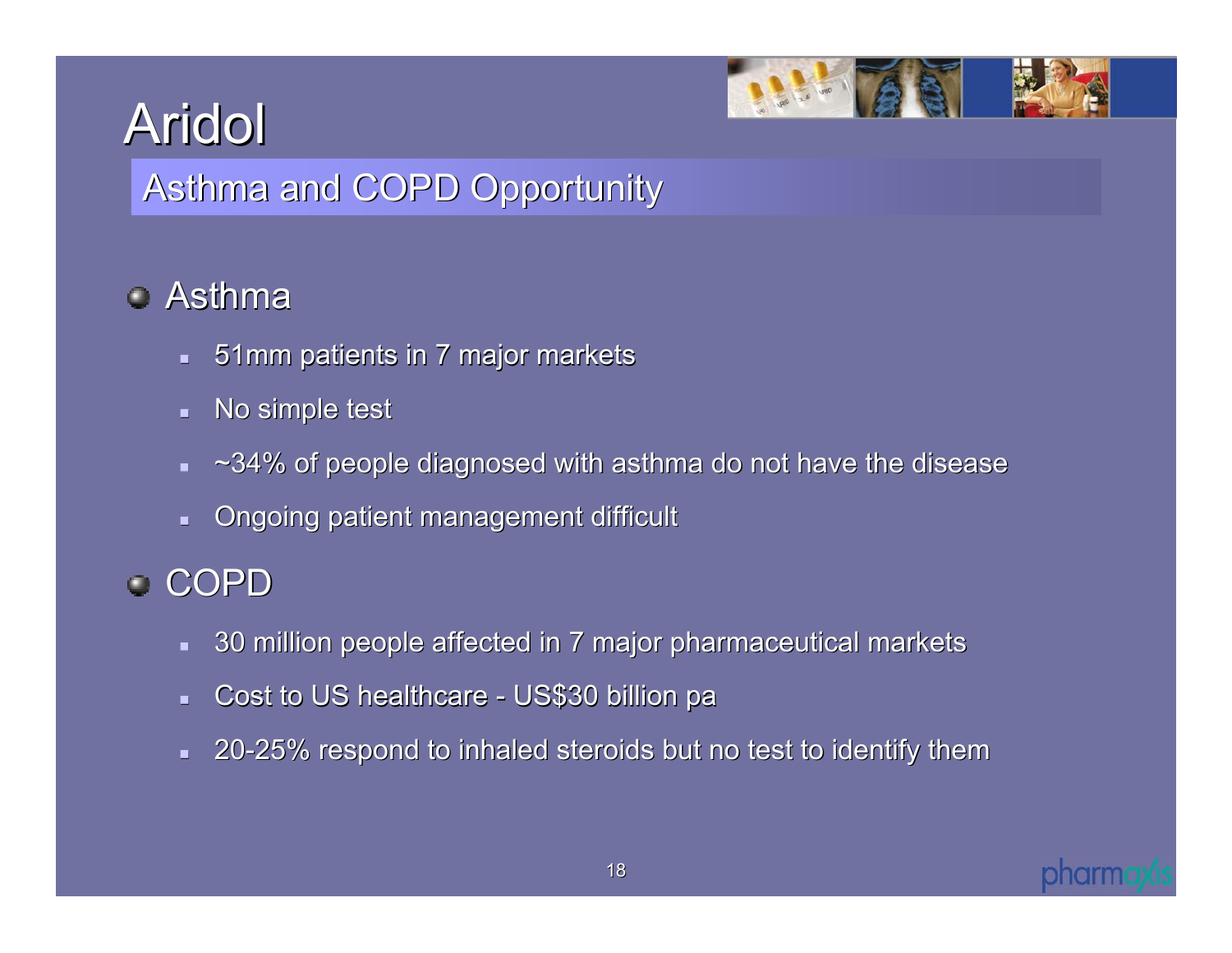$\%$  Fall FEV  $\%$  Fall FEV<sub>1</sub>



measurement of airway hyper-responsiveness



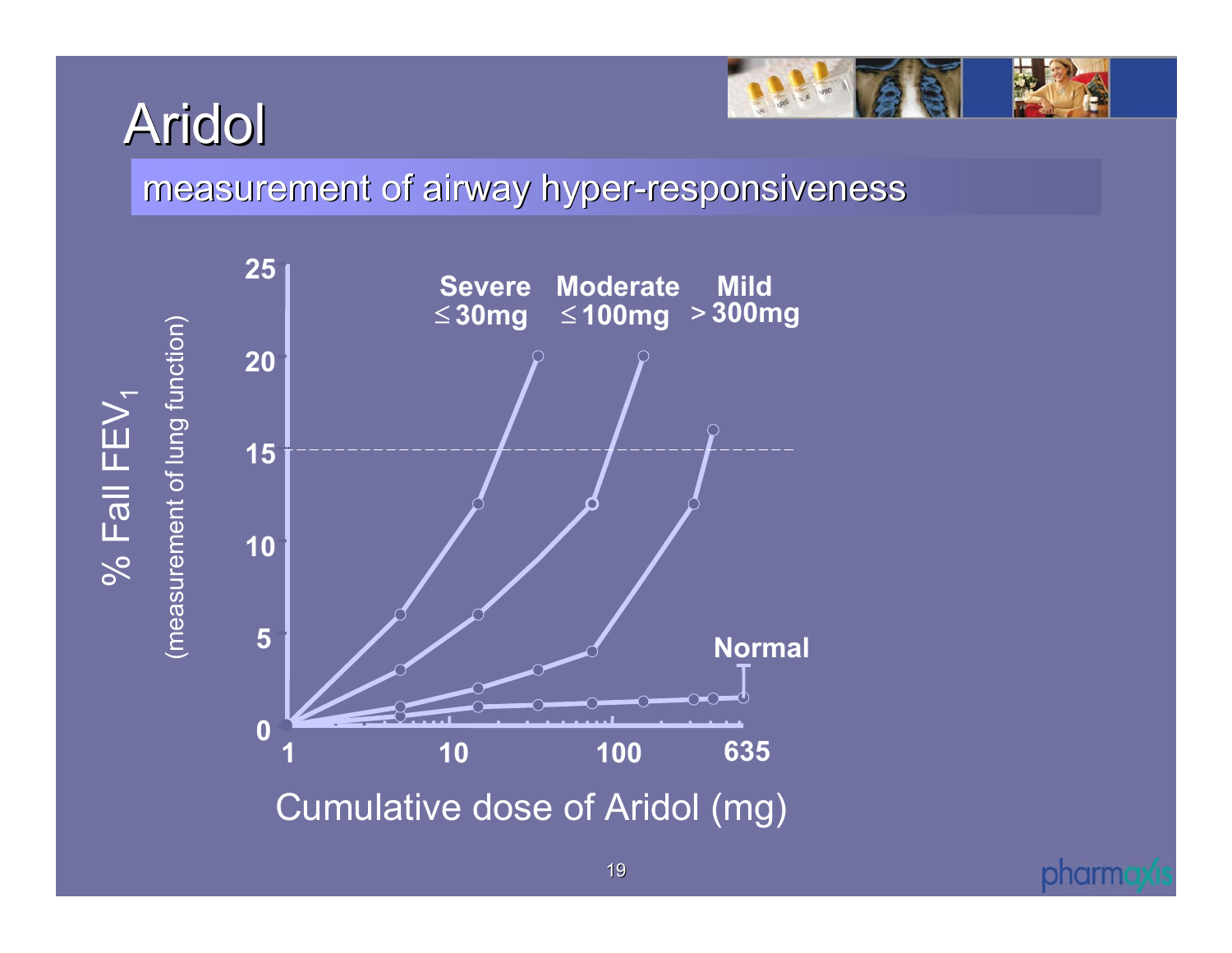

#### current status

#### **• Phase III results (646 patient study)**

- $\blacksquare$ Effective at identifying clinical mis-diagnosis (7%)
- $\mathbf{r}$  . 20% of subjects over treated and over diagnosed 20% of subjects over treated and over diagnosed
- $-$  25% of subjects not well controlled

**European and Australian marketing authorization submitted European and Australian marketing authorization submitted** 

- $\blacksquare$ Anticipated approval – 1H 2006
- $\blacksquare$ Two European marketing partners appointed
- US Phase III trial commenced
	- $\blacksquare$ Scheduled completion mid - 2006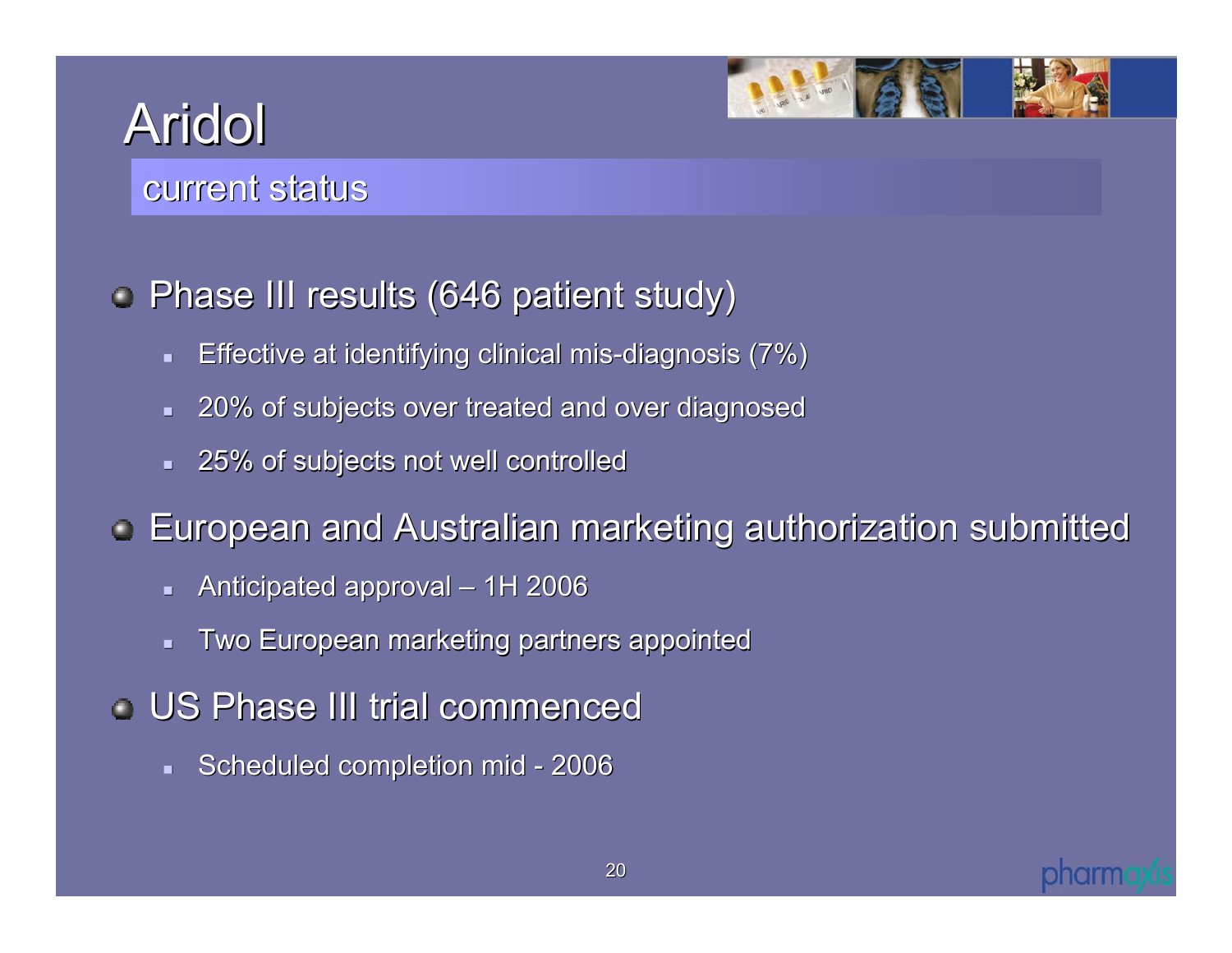Marketing Plans - Australia

### **Build Marketing and Sales Force:**

- $\blacksquare$  National Sales and Marketing Manager appointed
- $\blacksquare$ Recruit and train sales team
- $\blacksquare$ Understanding of market through market research Understanding of market through market research
- **Prepare Promotional Materials** 
	- $\blacksquare$  Aridol to be a global brand with consistent promotional claims
- Market Introduction  $\bullet$ 
	- **Respiratory laboratories**
	- $\mathcal{C}$ ▉ Respiratory specialists - Aridol to be included in Hospital Formulary
		- $\mathbb{C}$ **Primary Care Physicians**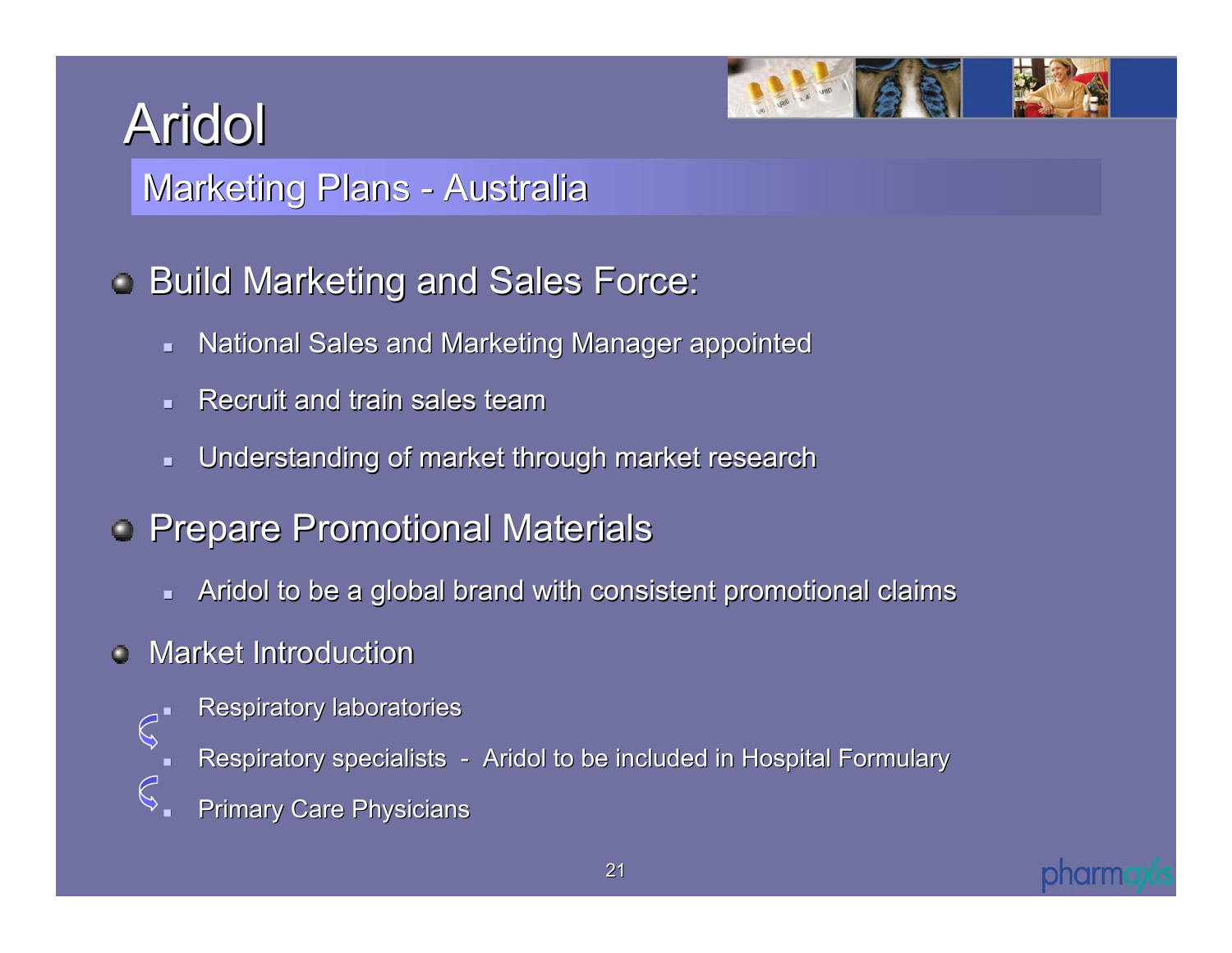Marketing Plans - Europe

## **Approval Process:**

- $\blacksquare$  Marketing application lodged with Swedish authorities
- $\blacksquare$  Anticipated notification 1H06
- $\blacksquare$  Mutual Recognition Procedure  $\hspace{0.1mm}\text{-}\hspace{0.1mm}$  remainder of EU (90 days)
- Market Introduction
	- Scandinavia Niggard
	- Switzerland Trimedal
	- $\blacksquare$  Other countries  $\lightharpoonup$  to be advised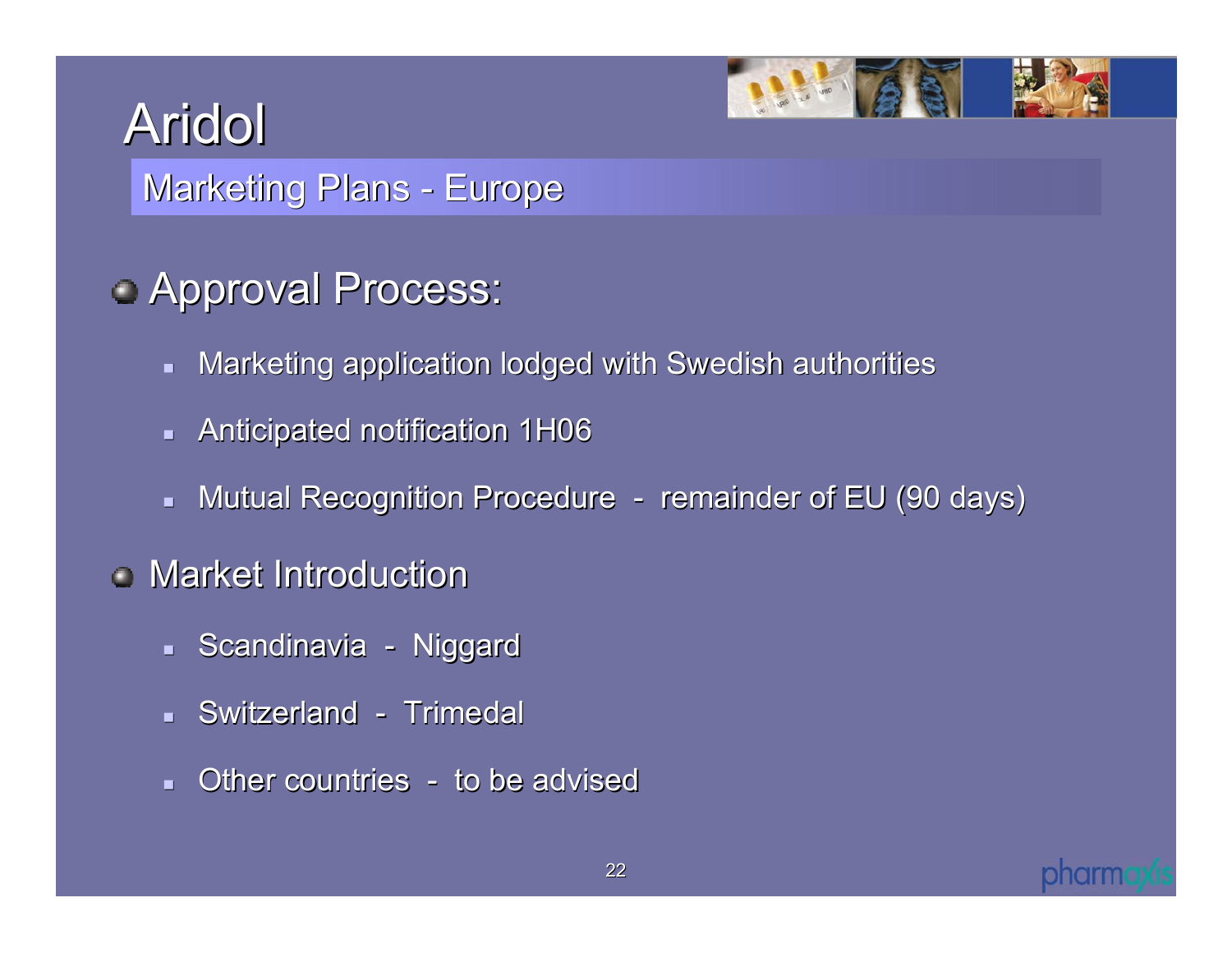

#### addressable market



- Multiple trials in progress with key US/EU  $\bullet$ opinion leaders
- Reimbursable under existing codes in US  $\bullet$
- Marketing partner for GP audience  $\ddot{\mathbf{Q}}$
- Ō. Publication of clinical results for ICH acceptance
- First revenue 2006 (subject to approval)  $\ddot{\mathbf{Q}}$

pharm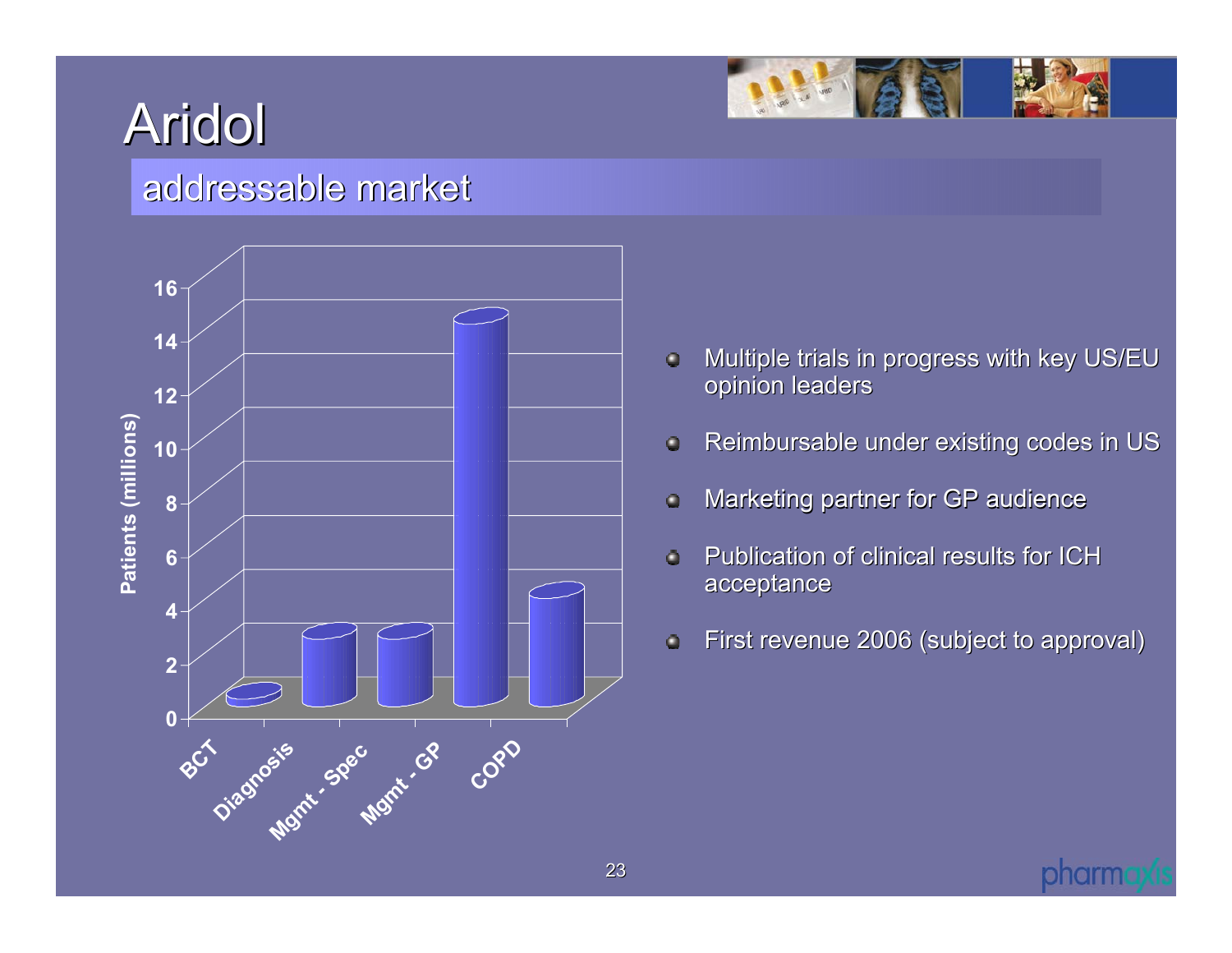

# Autoimmune diseases

multiple sclerosis multiple sclerosis rheumatoid arthritis

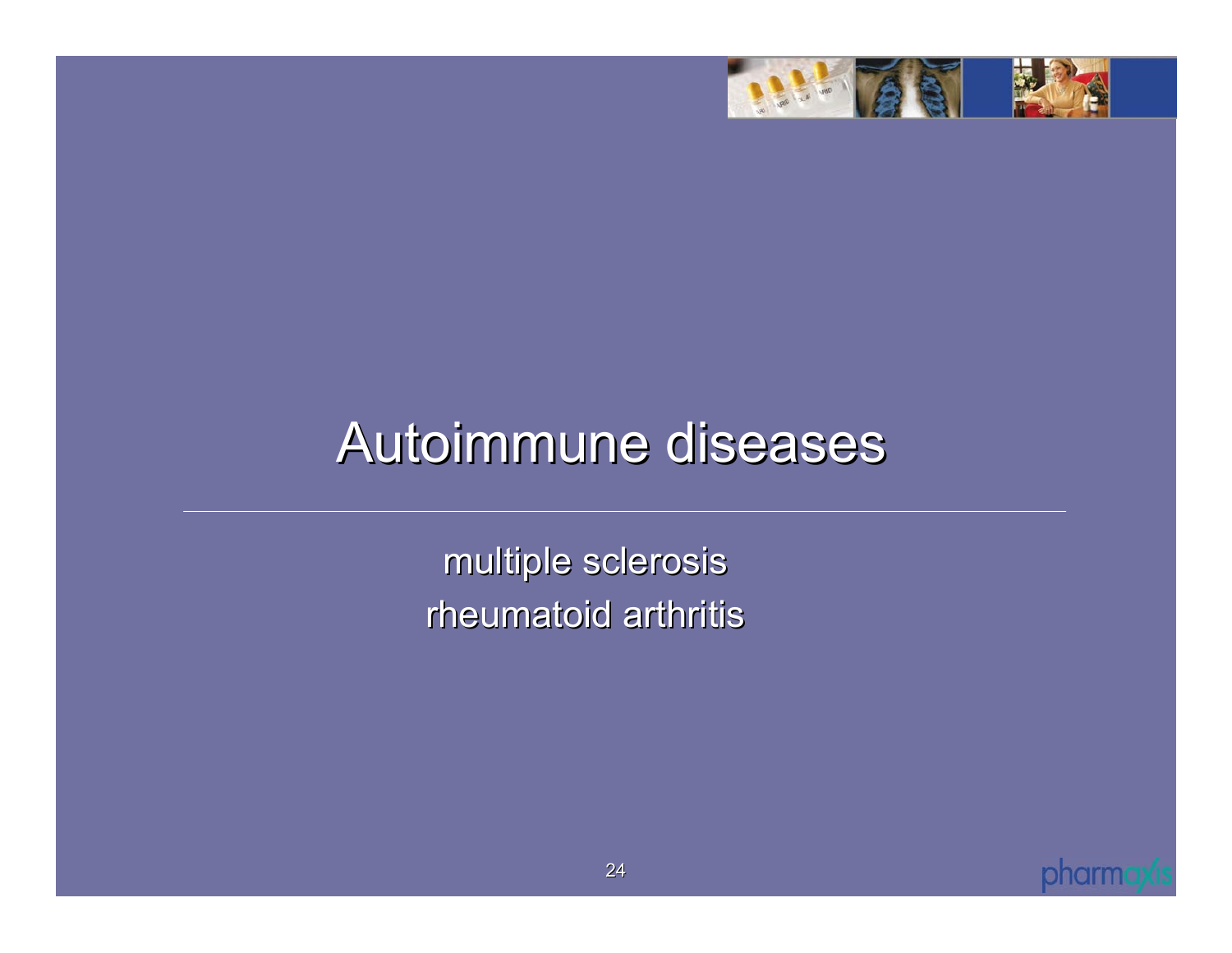# **Autoimmune Disease**

Inflammation: the leukocyte activation cascade

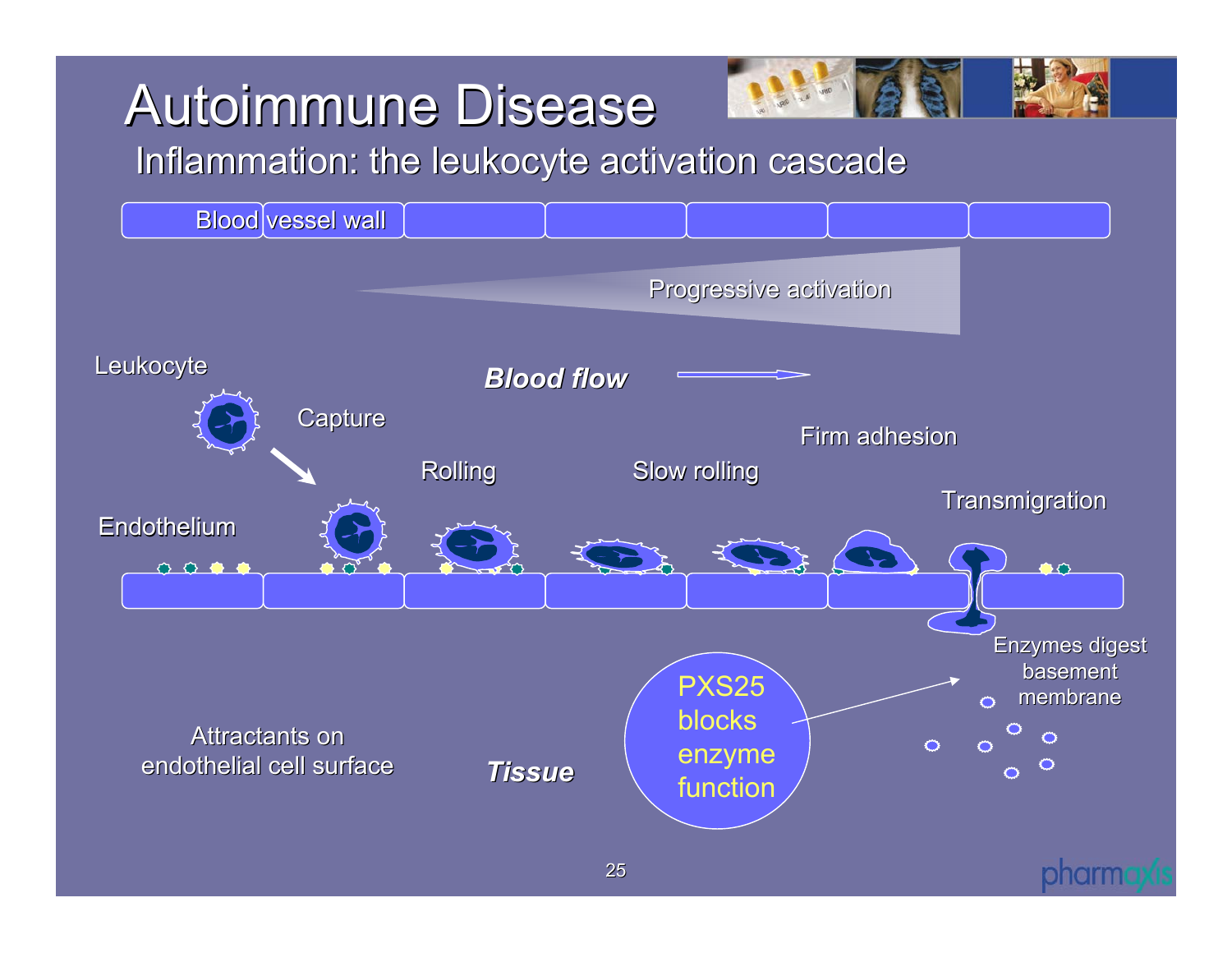

# **Autoimmune Disease** PXS64

- $\bullet$  Selective inhibitor of T cell migration
- Novel mechanism
- Effective in animal models of multiple sclerosis Effective in animal models of multiple sclerosis
- Oral prodrug of PXS25, both discovered by Pharmaxis
- **Current status: preclinical development, start human** Phase I clinical trials 1H06

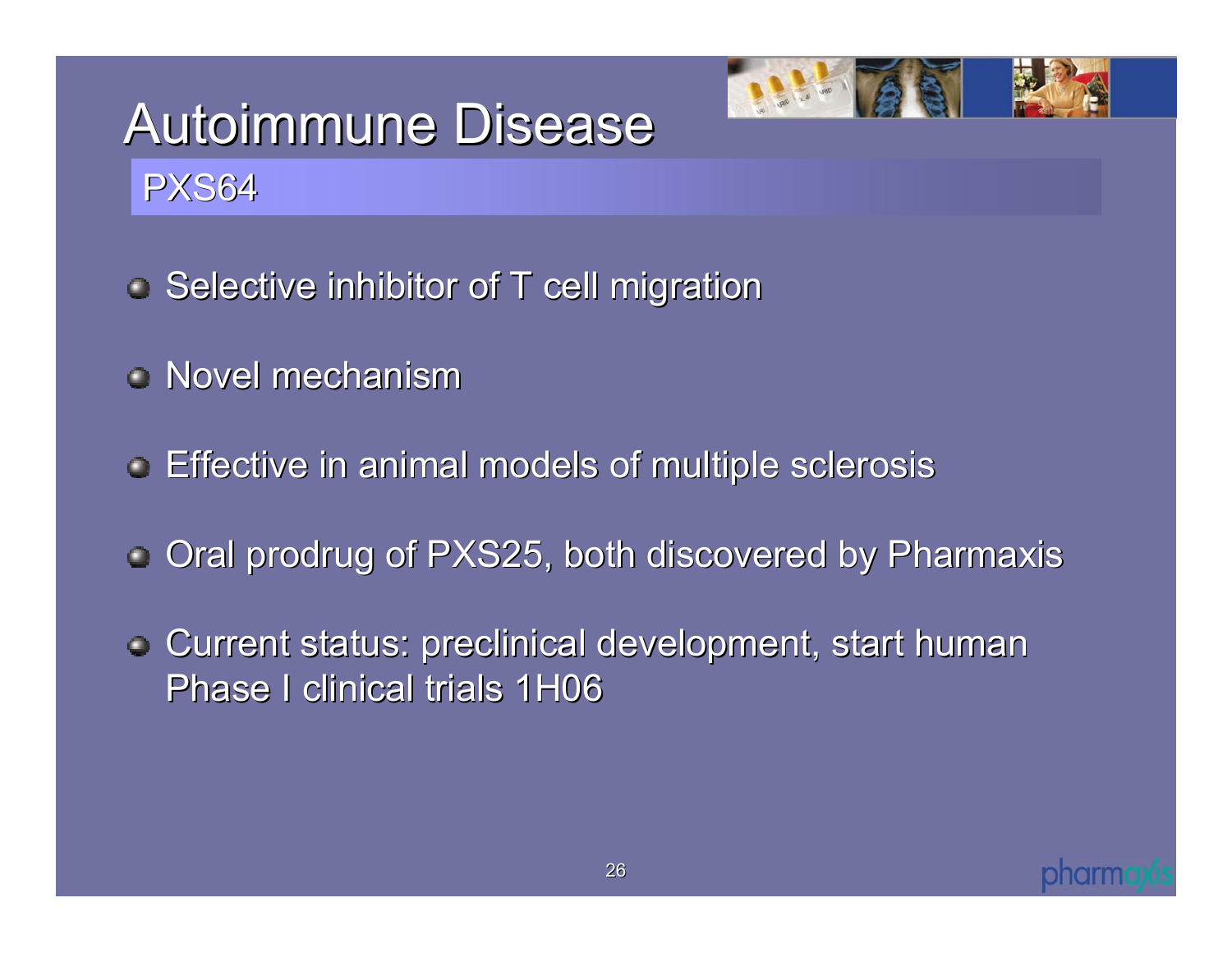

# **Financial Report**

December 2005

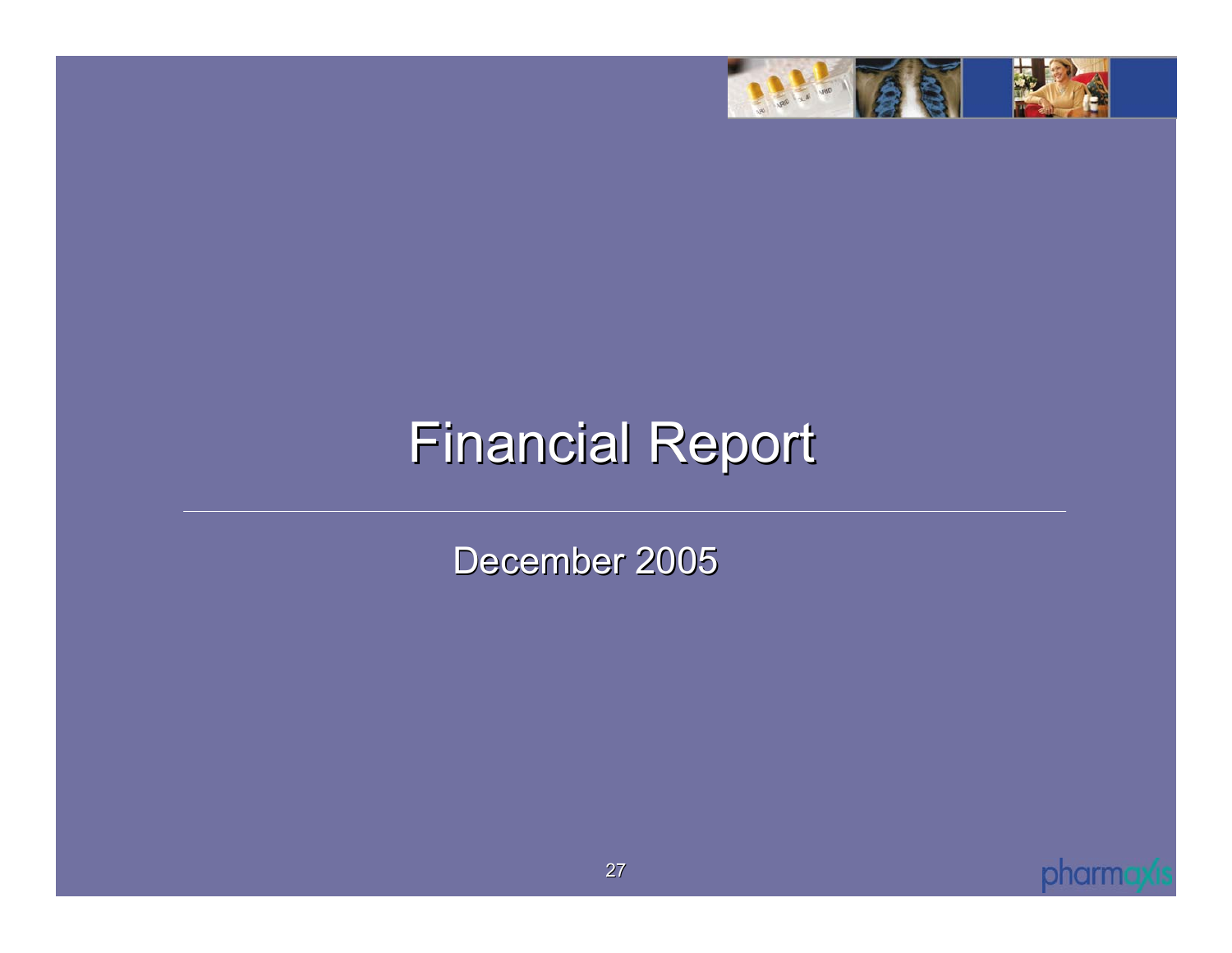

## R&D from Inception to December 2005 R&D from Inception to December 2005 **(A\$27.0m before R&D Grants of A\$5.3m) (A\$27.0m before R&D Grants of A\$5.3m)**



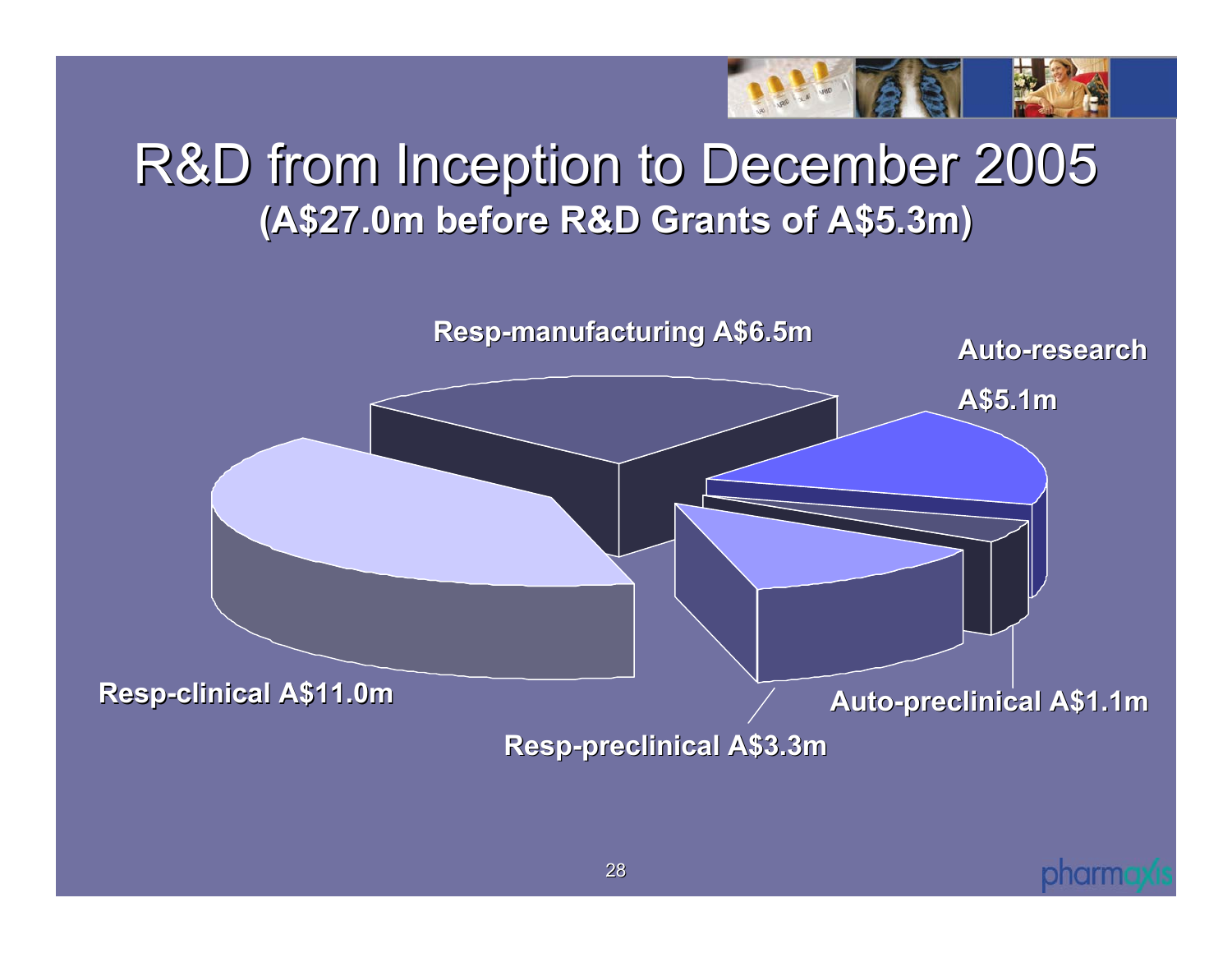

founders and VC's – 24%

31 December 2005: 174m shares; 12m options

#### pharm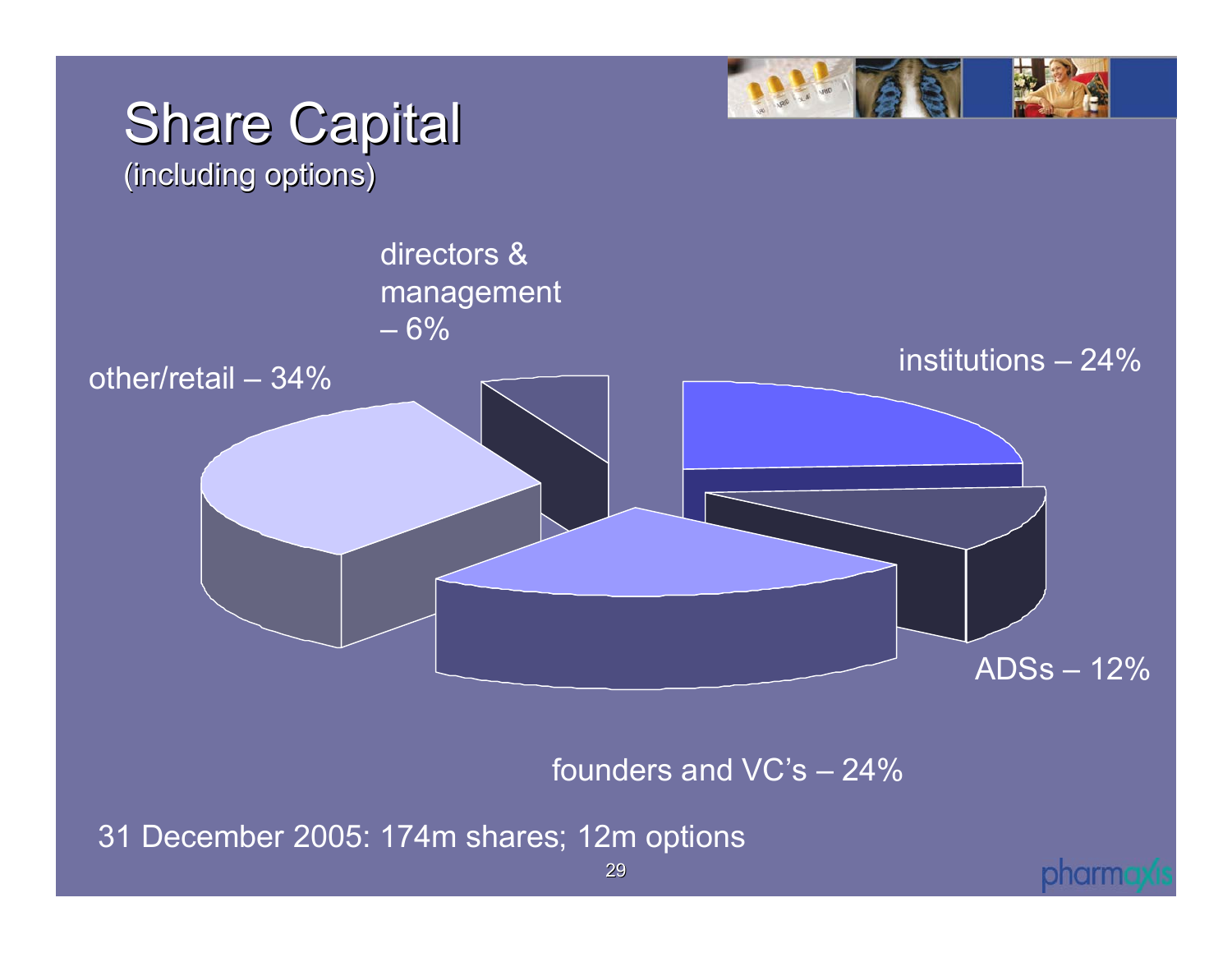

# Australian GAAP

Unaudited - \$'000 (except per share data)

| <b>Income Statement</b>                     |                    |           |                 |           |
|---------------------------------------------|--------------------|-----------|-----------------|-----------|
|                                             | Three months ended |           | Half year ended |           |
|                                             | $31$ -Dec-05       | 31-Dec-04 | 31-Dec-05       | 31-Dec-04 |
|                                             |                    |           |                 |           |
| Revenue                                     |                    |           |                 |           |
| <b>Interest</b>                             | 997                | 390       | 1,436           | 711       |
| Other income                                |                    |           |                 |           |
| <b>Grant income</b>                         | 72                 | 155       | 430             | 490       |
| <b>Other</b>                                |                    |           |                 |           |
|                                             | 1,069              | 545       | 1,866           | 1,201     |
| <b>Expenses</b>                             |                    |           |                 |           |
| Research & development                      | (3, 113)           | (1,886)   | (5,646)         | (4, 279)  |
| <b>Commercial</b>                           | (397)              | (120)     | (603)           | (320)     |
| Administration                              | (1, 217)           | (663)     | (2, 182)        | (1,596)   |
| <b>Total expenses</b>                       | (4, 727)           | (2,669)   | (8, 431)        | (6, 195)  |
| Net loss before and after tax               | (3,658)            | (2, 124)  | (6, 565)        | (4,994)   |
| Basic and diluted earnings (loss) per share | (0.023)            | (0.018)   | (0.045)         | (0.044)   |
| Depreciation & amortisation                 | 307                | 137       | 532             | 274       |
| Expense arising from employee option plan   | 247                | 47        | 403             | 94        |

#### pharm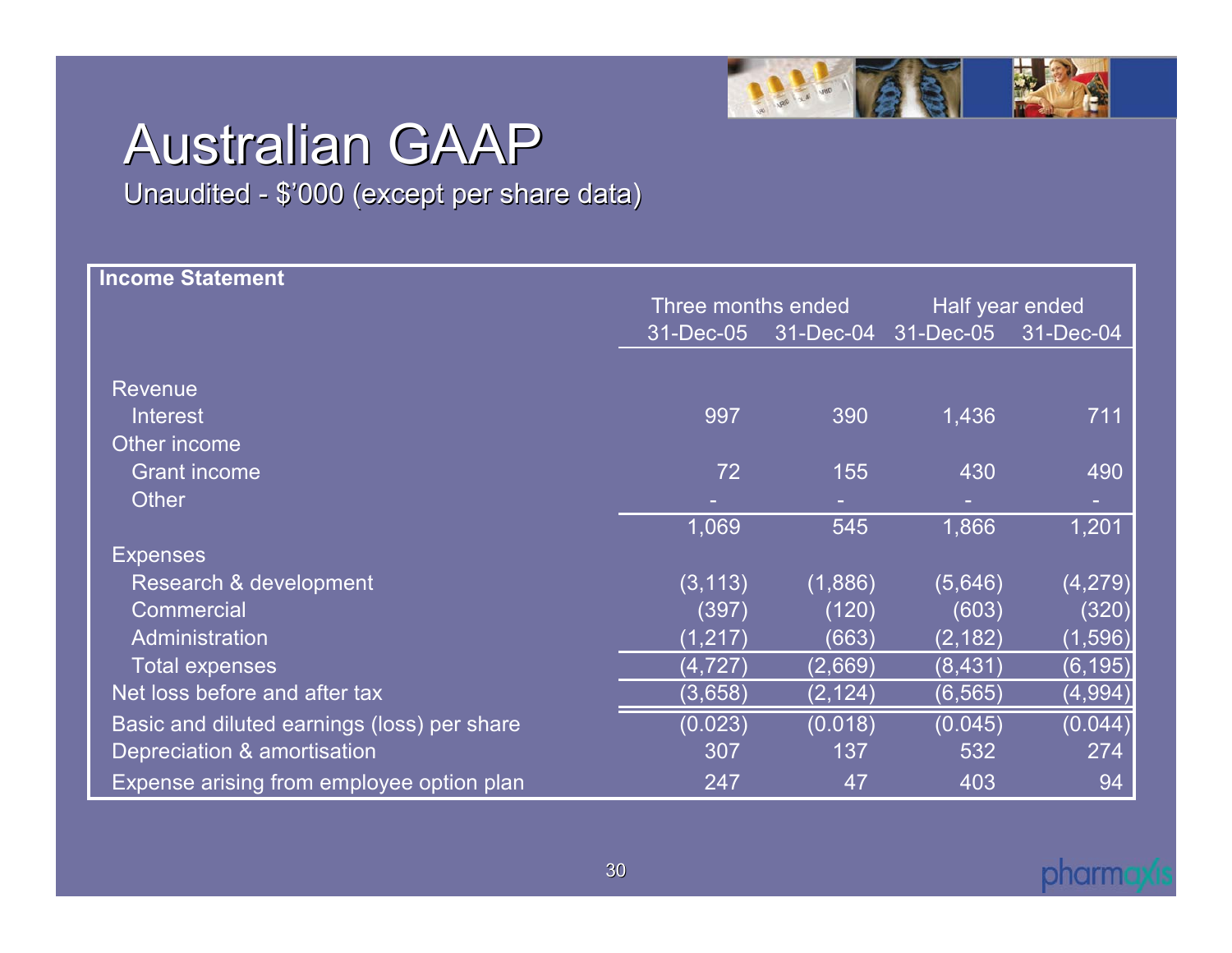

# Australian GAAP

Unaudited - \$'000 (except per share data)

| <b>Balance Sheet Data</b>  | As at     |           |  |
|----------------------------|-----------|-----------|--|
|                            | 31-Dec-05 | 30-Jun-05 |  |
| Cash and cash equivalents  | 106,434   | 33,389    |  |
| Plant & equipment          | 2,950     | 2,477     |  |
| Intangible assets          | 1.077     | 1,106     |  |
| <b>Total assets</b>        | 111,875   | 37,937    |  |
| <b>Total liabilities</b>   | 2,969     | 2,470     |  |
| Total shareholders' equity | 108,906   | 35,467    |  |

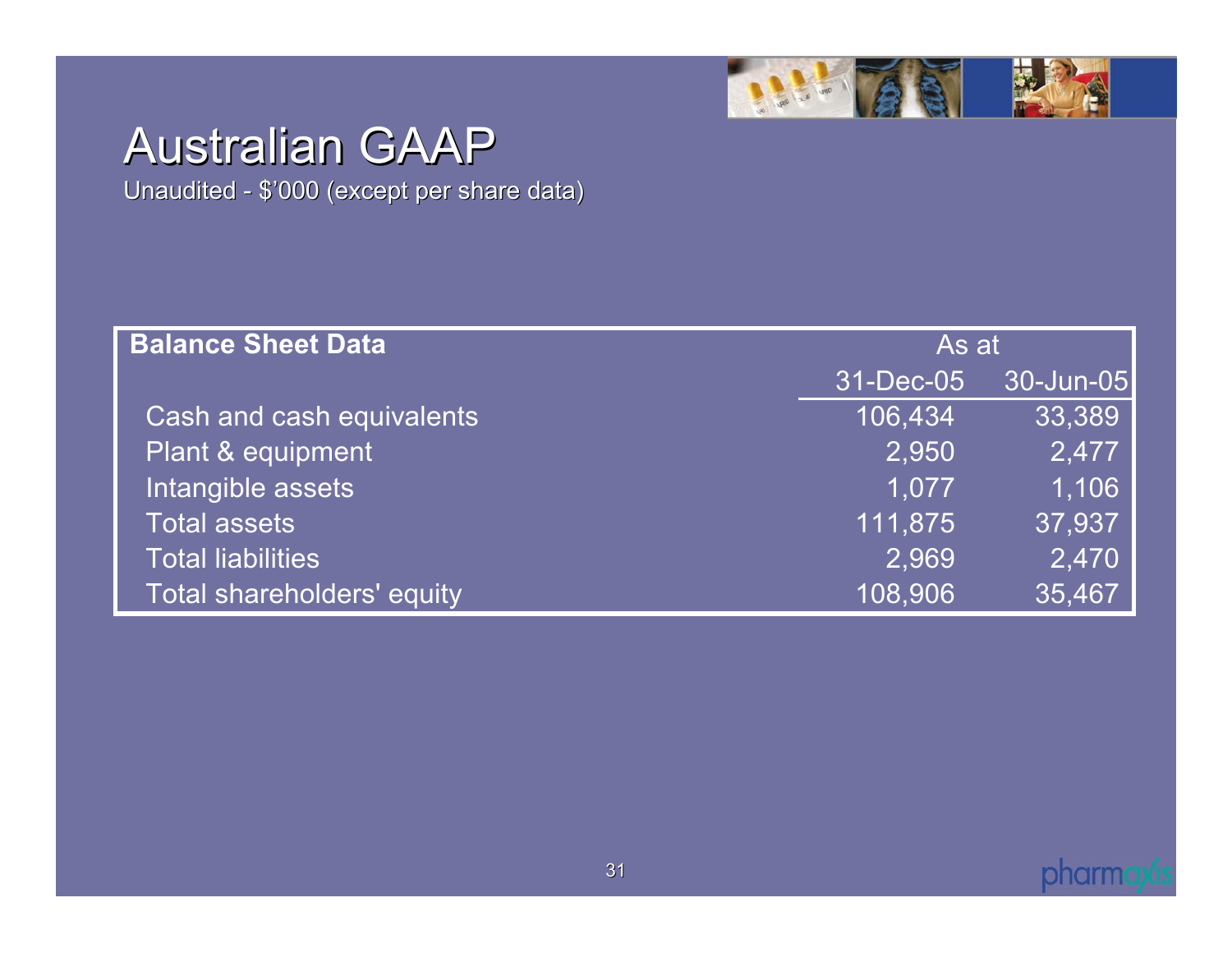

# Australian GAAP

Unaudited - \$'000 (except per share data)

| <b>Cash Flow Data</b>                    | Three months ended |           | Half year ended |           |
|------------------------------------------|--------------------|-----------|-----------------|-----------|
|                                          | 31-Dec-05          | 31-Dec-04 | 31-Dec-05       | 31-Dec-04 |
| Net cash flows from operating activities | (2,596)            | (2.740)   | (5,579)         | (4, 784)  |
| Net cash flows from investing activities | (562)              | (313)     | (976)           | (588)     |
| Net cash flows from financing activities | 79.552             | 18.981    | 79,600          | 19,015    |
| Net increase (decrease) in cash held     | 76.394             | 15,928    | 73.045          | 13,643    |